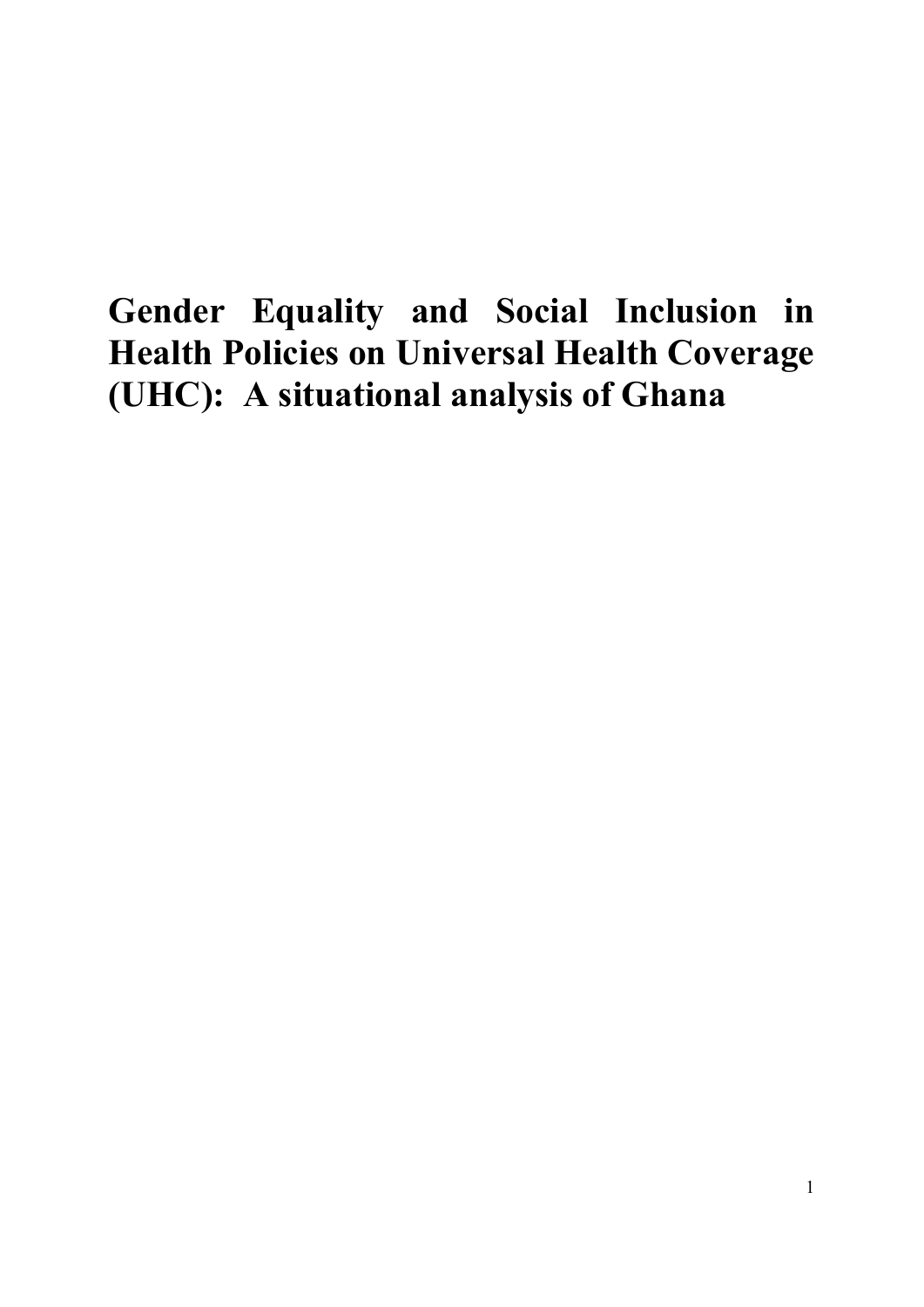#### **1.1 Introduction**

Gender equality and social inclusion (GESI) has received global attention in both policies and treaties (Box 1). Gender equality according to the United Nations (UN) refers to equal rights, responsibilities and opportunities for women and men and girls and boys. Social inclusion is the removal of institutional barriers and the enhancement of incentives to increase the access of diverse individual and groups to development opportunities. Social exclusion is the other hand is defined by the Department of Economic and Social Affairs of the United Nations as the involuntary exclusion of individuals and groups from society's political, economic and societal processes, which prevents their full participation in the society in which they live. Gender equality and social inclusion are seen as not only a fundamental aspect of human rights and social justice, but also a precondition to improve the development process by putting social concerns at the forefront of interventions.

Leaving no one behind is the slogan for ensuring that all people have access to health and social protection as we race towards universal health coverage (UHC). Social health protection through UHC is the aspiration that all people will obtain the quality health services they need while not suffering financially as a result of seeking health care. The journey towards UHC requires inclusive social health protection based on health systems that are affordable and able to adapt to sociodemographic and technological changes and, therefore, responding to the evolving needs of the population. In Low and Middle Income Countries (LMICs), it is particularly challenging to ensure effective essential health services as well as financial risk protection to the poorest segments of the population and other groups who are often excluded.

Poverty undermines the basic rights to development and to health. Those living in poverty, with disability, illiterate and unaware of their basic rights are often marginalized.

Gender inequality destroys the physical and mental health of millions of girls and boys and women and men across the globe. Thus there are gender-based differences in life expectancy, healthy life years, health behaviours, mortality and morbidity risks. The magnitude of the problem is such that taking actions to address gender equality and social exclusion is one of the most direct ways to improving health and reducing health inequities and ensuring effective use of health resources. Thus having legislative instruments, declarations, international conventions and policies on health that address gender and social inclusion are powerful ways of motivating and mobilizing governments, civil society and men and women to address Gender Equality and Social Inclusion (GESI).

Box 1: provides summary Global and Regional Treaties and Convention on Gender Equality and Social Inclusion.

| Box 1: Global and Regional Treaties and Convention on Gender Equality and Social Inclusion |      |  |
|--------------------------------------------------------------------------------------------|------|--|
| Treaty                                                                                     | Year |  |
| The Convention on the Elimination of All Forms of Discrimination Against                   | 1979 |  |
| Women (CEDAW)                                                                              |      |  |
| UN Declaration on the Elimination of Violence Against Women                                | 1993 |  |
| The International Conference on Population and Development                                 | 1994 |  |
| Inter-American Convention on the Prevention, Punishment and Eradication of                 | 1994 |  |
| Violence against Women (the Convention of Belem Do Para)                                   |      |  |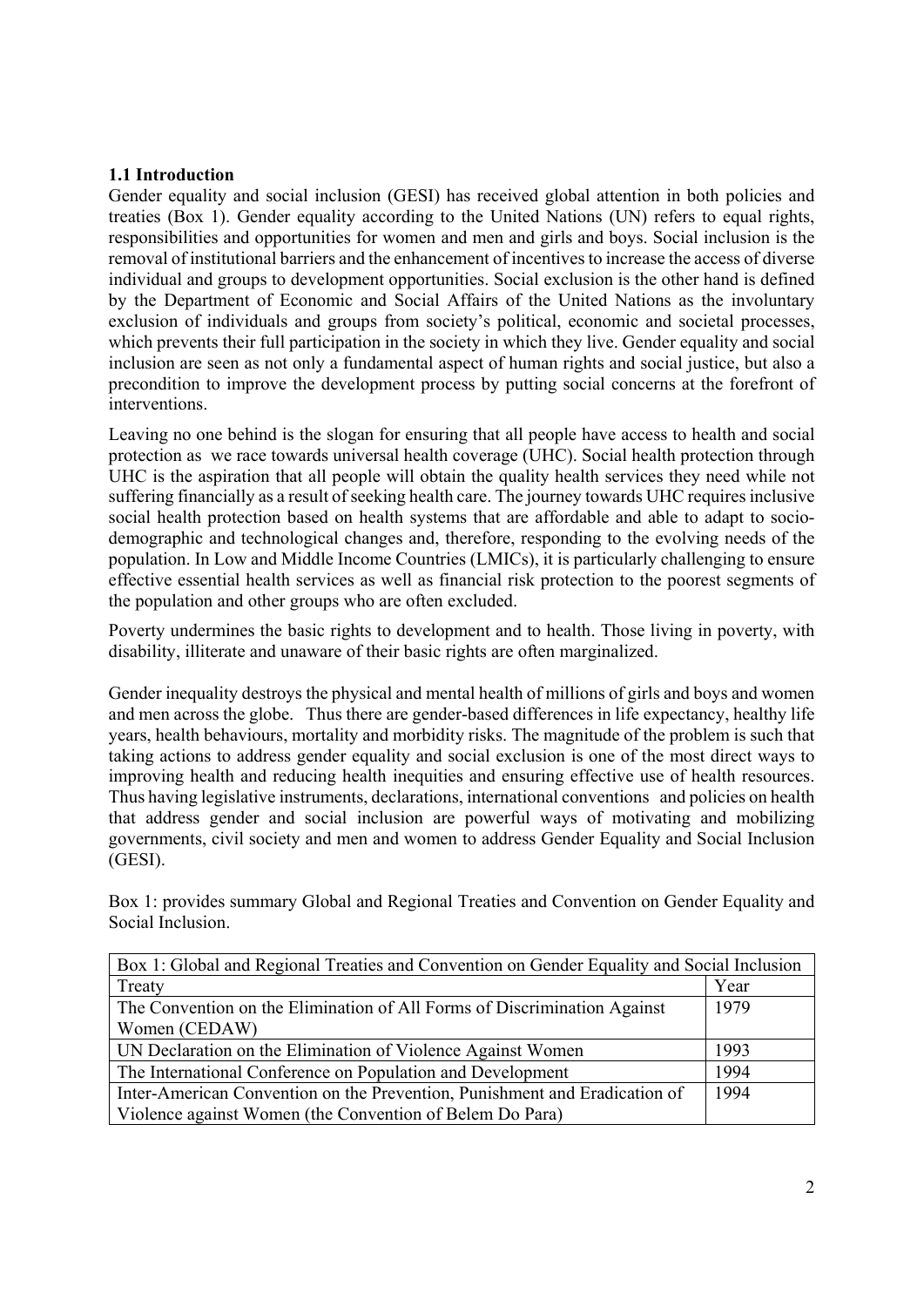| The Beijing Platform for Action                                       | 1995       |
|-----------------------------------------------------------------------|------------|
| The Millennium Development Goals                                      | 2000       |
| Women, Peace and Security Frame work and Commitments (Resolutions)    | 2000-2013  |
| Protocol on the Rights of Women in Africa                             | 2003       |
| The Hyogo Frame work for Action                                       | 2005       |
| Aid Effectiveness Commitment                                          | 2005, 2008 |
| UN Frame work Convention for Climate Change                           | 2010       |
| European Convention on Preventing Violence against Women and Domestic | 2011       |
| Violence                                                              |            |
| Pacific Islands Forum Gender Equality Declaration                     | 2012       |

Although there is large evidence in the literature about the need for mainstreaming gender and how this should be done there is little evidence and a gap in knowledge and practice. In many countries national health policies and programmes have gender woven into the objectives but activities to specifically address gender issues are lacking. This apparent gap in knowledge and practice can be attributed to lack of integrating gender in health programmes and investing more on form rather than the content. The lack of progress is also attributed to lack of linking gender to social transformation and social justice agenda.

The aim of this review is to understand the integration of GESI into health policies in Ghana, the progress made so far and the challenges and gaps that exist in attempts to integrate GESI into health policies.

# **Review of Literature on Gender Equality and social Inclusion**

Gender equality refers to the equal rights, responsibilities and opportunities of women and men and girls and boys. Social exclusion is however defined by Department of Economic and Social Affairs of the United Nations as the involuntary exclusion of individuals and groups from society's political, economic and societal processes, which prevents their full participation in the society in which they live. Gender is not equal to the biological construct because sex refers to the biological differences between men and women but gender refers to the socially constructed characteristics of women and men such as norms, roles, relationships of and between groups of women and men. These socially constructed roles influence women and men 's susceptibility to different health conditions and diseases. They affect good mental and physical health and levels of wellbeing. These roles also affect access and uptake of health services and on the health outcomes they experience throughout lifetime.

GESI is a fundamental human right and social justice required of every nation but it is also a precondition for improving the development process by ensuring that social concerns are at the forefront of interventions and programmes. The right to health is affirmed in the Universal Declaration of Human Rights and is enshrined in the universal rights to health for all people irrespective of economic class, gender, race, ethnicity, disability, age or location. There are clear differences in development of countries that consciously integrate GESI and those that do not.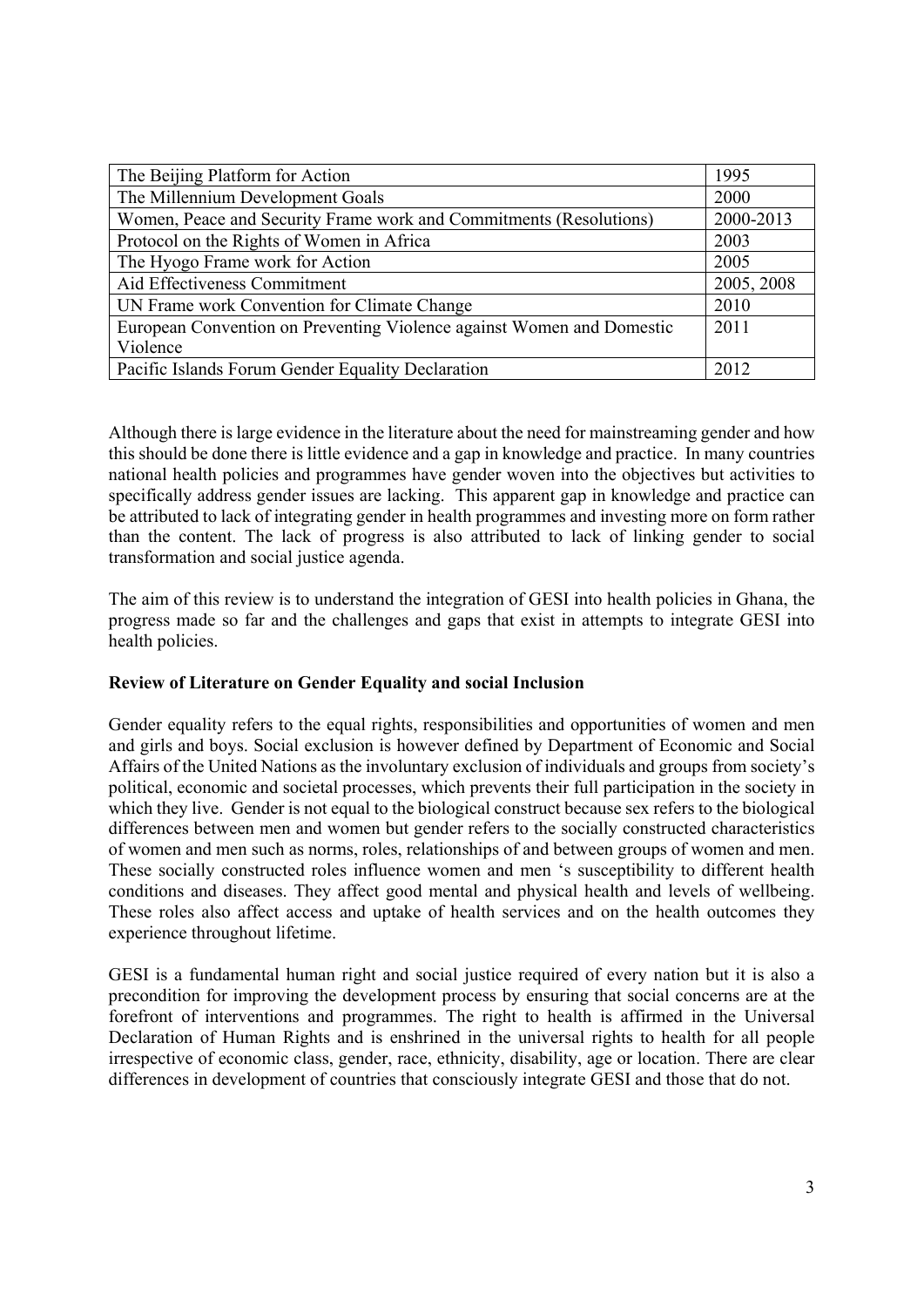Gender relations and power constitute the root causes driving the need for gender mainstreaming and it is the most important influential factor of social determinants of health. Gender relations determine peoples' health needs and how they can realize health rights. Health differences between men and women, and medical expenses may or may not trap women and men to the same degree thus requiring conscious efforts to monitor and eliminate these differences when they arise.

#### **Social Inclusion or Exclusion**

Not much literature is available on social inclusion but rather the opposite of it social exclusion. Yet in the literature that touch on social inclusion it refers to affirmative actions undertaken to reverse the situation in which individuals or groups are excluded from the society. What are these affirmative actions? Reviewing literature on social exclusion give pointers to these affirmative actions that are and can be undertaken.

Many definitions of social exclusion exist but the term generally describes the state of disadvantage faced by various groups who 'are felt to be removed' from mainstream society, and who cannot fully participate in normal life. Poverty is often associated with exclusion but exclusion goes beyond being just poor and includes participation in social and political decision-making. For example social exclusion goes beyond material poverty to include other forms of disadvantages such as the lack of health care, social care, access to education, proper housing. Other literature point to the fact that the homeless, people with drug problems, people who engage in sex work, those unemployed, migrants and refugee, people with mental problems, rural dwellers, single parent families, women and children are commonly mentioned as those who are excluded or likely to be excluded. In a similar away examining the causes of social exclusion point to a wide range of reasons that also go beyond material poverty such as discrimination in terms of gender, ethnic minority, disability, the aged and so on suggesting that one can be excluded for different reasons and in multitude of ways.

Shaw and colleagues explained further that the term social exclusion can also refer to people "who may be stigmatized and marginalized such TB patients or HIV/AIDS patients because of the disease. In much of the literature, social inclusion is one of the social determinants of health.

Thus the seminal 2008 WHO World Health Report recommended that making primary healthcare universal would ensure that "health systems contribute to health equity, social justice and the end of exclusion"

#### *What are the consequences of social exclusion?*

There is evidence that social exclusion processes lead to a continuum in which inclusion/exclusion are characterised by inequalities in access to resources, capabilities of individuals and groups and their rights. This persistent inclusion/exclusion results in health inequities and also affects health directly through how the health system is organized and the policies available to improve social inclusion.

 Gender equality often affect active participation of men and women in decision making regarding health, politics and social issues and is one of the affirmative actions that can be undertaken to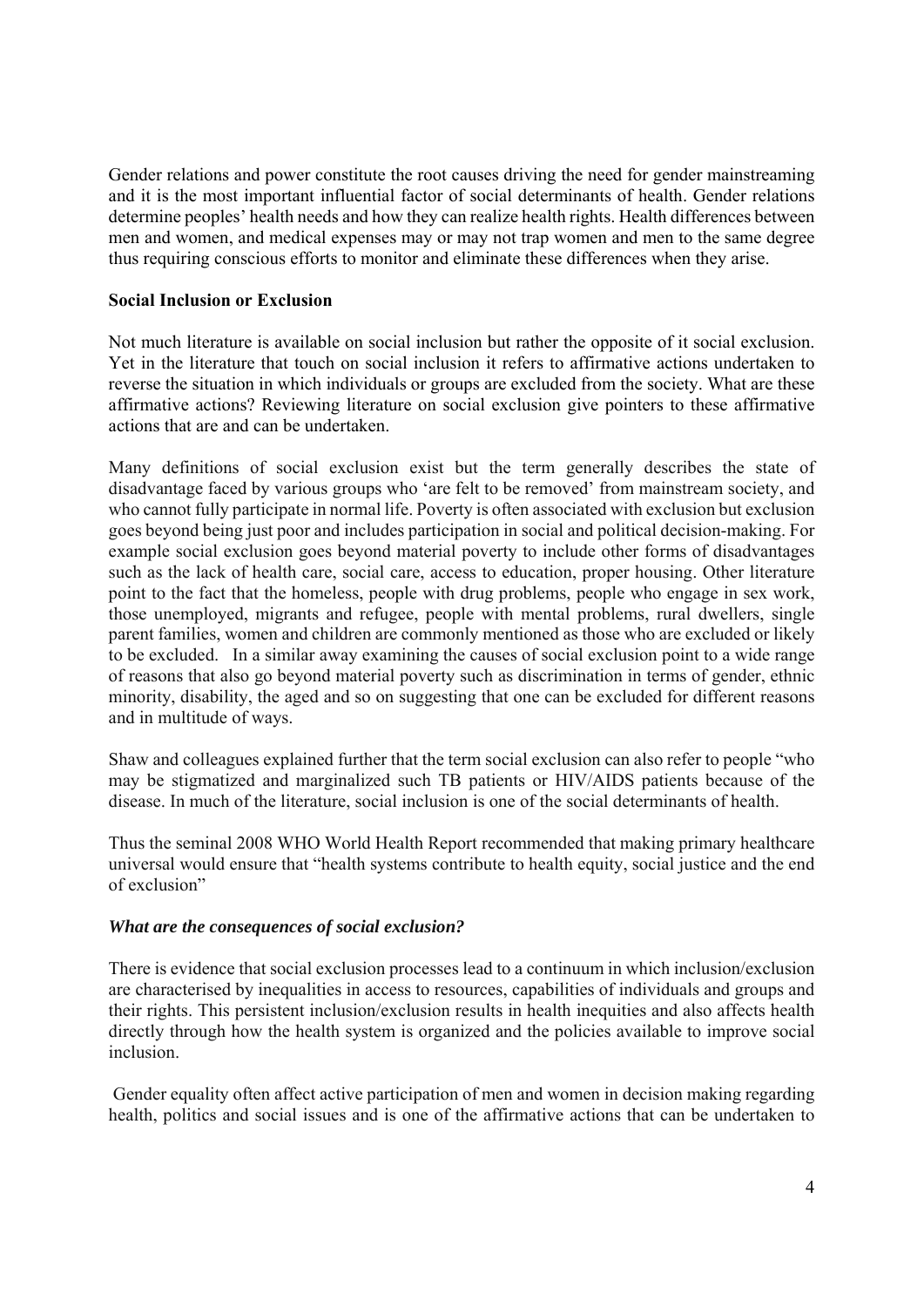address social exclusion. Thus actions such as integrating GESI into policy alleviate this state of exclusion are crucial in addressing the health needs of all, and the health needs of marginalised groups in particular. The 2010 World Health Organization (WHO) report on poverty and social exclusion explicitly indicated that these two factors were the "driving forces of health inequities for millions of people across the 53 Member States of the European Region" and it is also so for the African Region.

Further emphasis on need to take affirmative action on addressing social exclusion is in the goal number three of the sustainable development goals (SDG) in which health and wellbeing across the life course of the individual is emphasized. The SDG in particularly mentions the introduction of universal health coverage to address social exclusion and gender equality.

 There are also pointers that the action to improve the health of disadvantaged populations should be grounded in a human rights approach to health and the values and principles of primary health care". The need to include communities who are poor or facing social exclusion in the design is also paramount.

 This is based on the fact that improving the health status of such socially excluded groups may improve the health of the population as a whole. This also overlaps with the argument from some authors that health should be considered a human right and that a rights framework should be used to set appropriate standards and allocate responsibility for the improvement of the health status of certain groups in society

#### *Why relate social exclusion to primary healthcare?*

The Alma Alta declaration on primary health care in 1978 of making health care available and accessibility to everybody ushered in the quest for universal health coverage. Since this declaration, Ghana has put in measures to remove geographical and financial barriers to accessing health care. Ghana adopted the community-based Health Planning and Service (CHPS) approach to health care as her primary health strategy to bring health care to the door-step of people, hence removing geographical barrier. The National Health Insurance Scheme (NHIS) was also introduced in 2003 to remove financial barrier to health care. Evidence exist to show that these two interventions on Universal Health Coverage contributed to the achievement Ghana made in the Millennium Development Goals (MDGs) and will be essential in the Sustainable Development Goals (SDGs).

In September 2015, world Leaders of 293 countries assembled in New York to sign on to the 17 Sustainable Development Goals (SDGs), which have 169 targets; the new development milestones to be achieved by the year 2030. Goal 4 of the SDGs is to achieve gender equality, social inclusion and Human Rights for all. This goal recognise that without the equal participation of all people, including individuals at risk of exclusion, society has less of an opportunity to reach its full potential, both in terms of its economy and its level of governance. To achieve gender equality and social inclusion will therefore require countries to address these issues in their policies. This policy analysis intends to provide evidence on the extent to which policies that aim at UHC have incorporated GESI.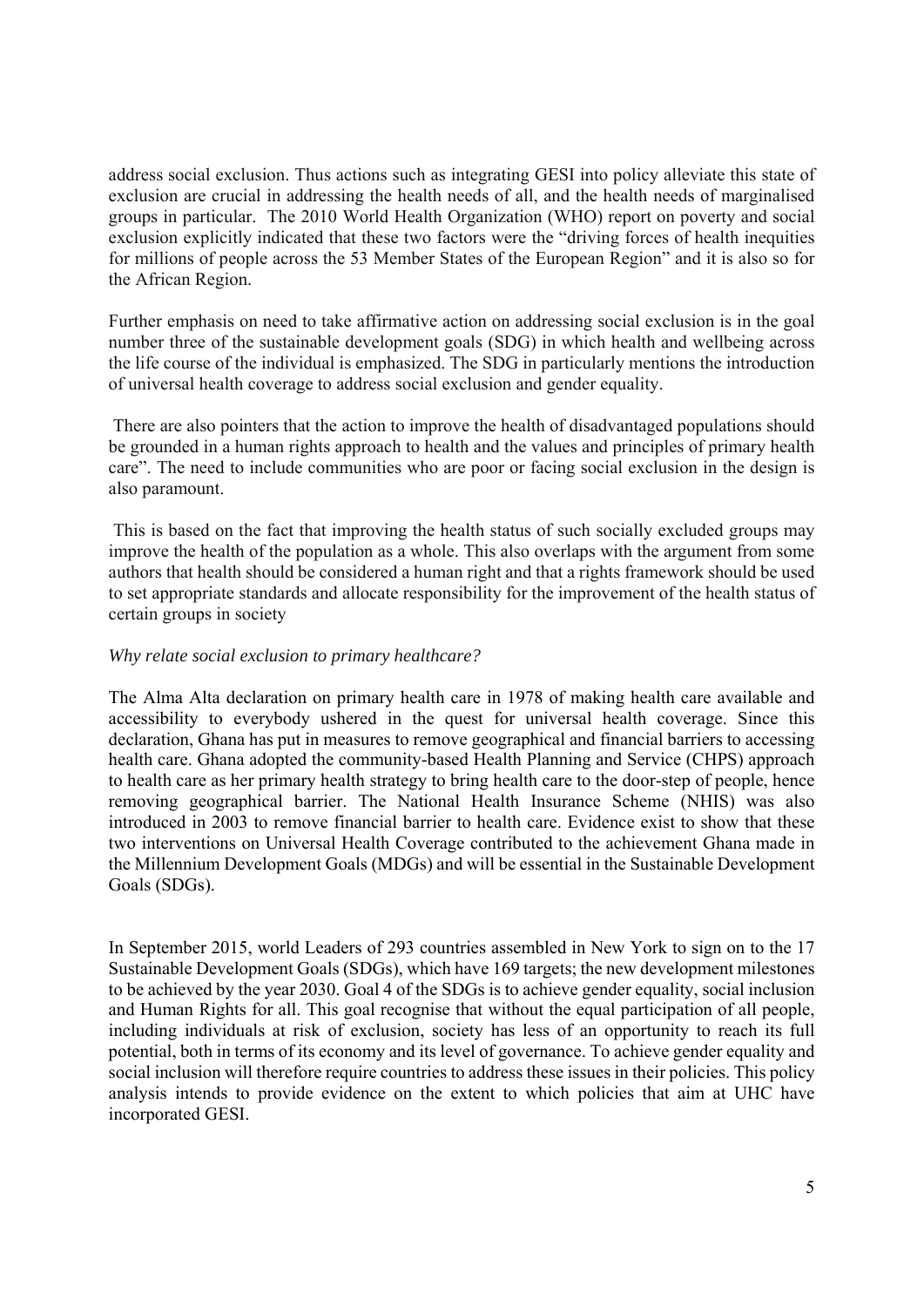The concept of Primary health care is bringing services closer to those in need and it is thus the best approach to begin to document and analyse social exclusion in relation to primary health care services. PHC offers treatment and care in continuum that is supported by a facility-linked homebased care system and a referral system. The principles of primary health care include universal access to care and coverage on the basis of need; commitment to health equity; community participation; and inter sectorial collaboration (WHO, 1978). Extending coverage to basic primary health care services to all Ghanaians has been a primary focus of the Ministry of Health (MOH) since the Alma Ata conference on 'Health for All', in 1977. A major policy statement by the then MOH in 1977 stated that "most disease problems that causes high rates of illnesses and deaths among Ghanaians are preventable and curable if diagnosed promptly by simple basic primary health care procedures " (Health Policies for Ghana, NHPU, 1977). Thus PHC able to address and alleviate the causes of ill health that affect those that are socially excluded. Further to that health workers at the PHC level need to understand that in resolving health problems of those socially excluded, they need to find solutions to the processes that are excluding patients as well as treating the disease and ailment at hand.

#### **Integrating Gender Equality and Social inclusion Framework**

The framework outlines how GESI are to be included in health policy to address disparities in health care access and health care status. GESI defines the excluded to be in the poor economically excluded, socially excluded, those who are vulnerable because of location, physically disabled, health status, age, or affected by human-made or natural disasters. Government efforts and policies should seek to reduce these inequities and equalities as well and remove barriers that lead to social disadvantage. In addressing GESI in policies it should consider the various dimensions such as the abilities and barriers faced by the poor, women, the vulnerable and those excluded form accessing and using services. In addition attention should focus on the impact of these policies, on gender, income, location or area of residence, and so on to target those actually in need.

#### **1.2 Dimensions in GESI**

The UNDP strategic plan, 2014-2017, outlines three main areas of gender inclusion. These areas include; sustainable development pathways, inclusion and effective governance and resilience building. These areas therefore form the basis for the analysis. Box 2 provides a summary of United Nations three areas of gender inclusion.

| <b>Box 2: Three Areas of Gender Inclusion</b> |                                                 |
|-----------------------------------------------|-------------------------------------------------|
| Sustainable development pathways              | The sustainable development pathways area of    |
|                                               | work provides an opportunity to address         |
|                                               | inequalities and reshape policies to empower    |
|                                               | women and girls in all their diversity, so that |
|                                               | they can become catalytic agents of change      |
|                                               | and equal partners with men in the quest to     |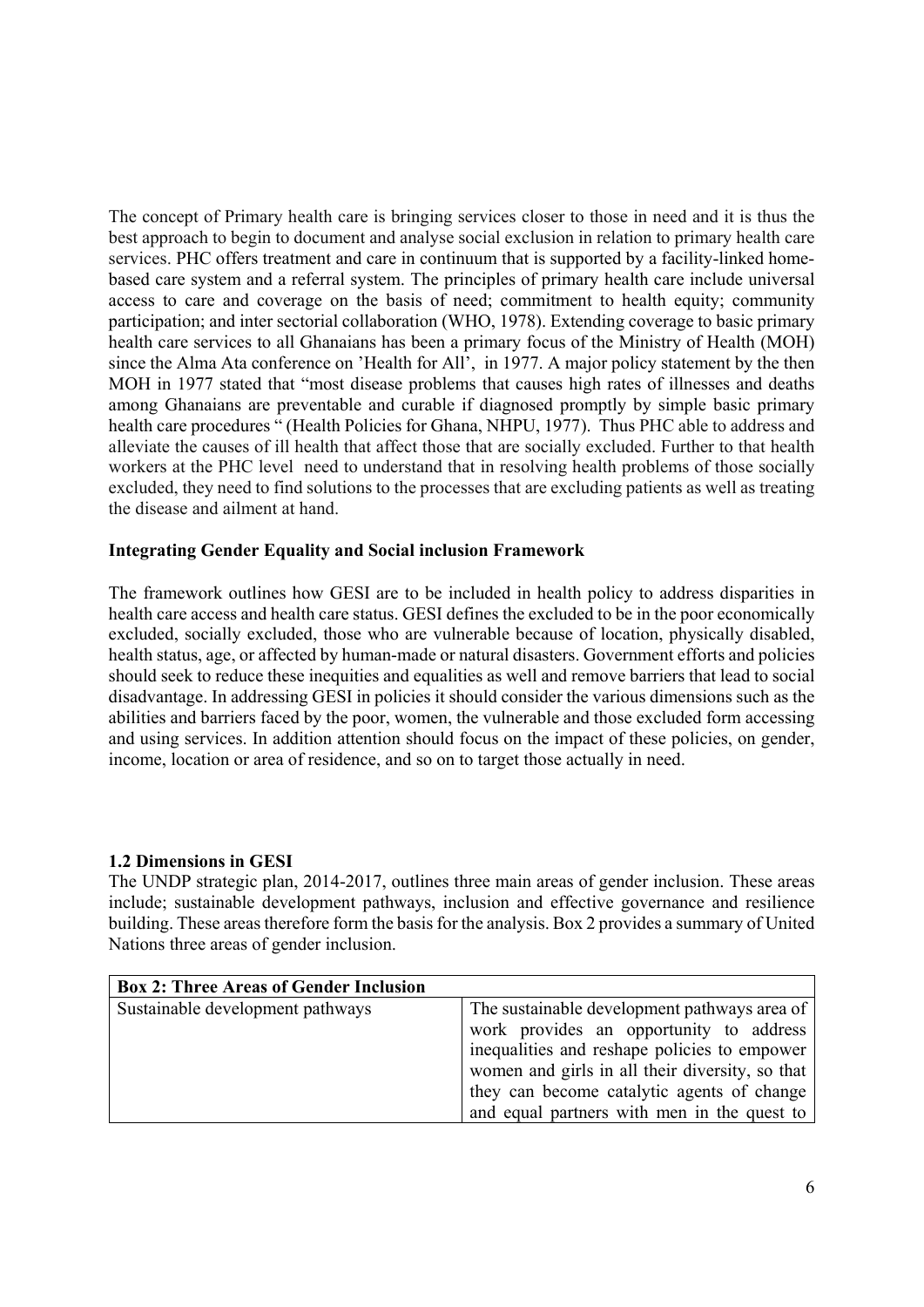|                                               | promote growth that is inclusive,<br>just,<br>equitable and sustainable                                                                                                                                                |
|-----------------------------------------------|------------------------------------------------------------------------------------------------------------------------------------------------------------------------------------------------------------------------|
| Inclusive and effective democratic governance | Ensuring women's and men's<br>equal<br>participation in governance processes, and<br>their equal benefits from services, are<br>preconditions for the achievement of inclusive<br>and effective democratic governance. |
| Resilience-building                           | Gender equality and women's empowerment<br>are integral to building individual, institutional<br>and societal resilience                                                                                               |

# **1.3 Gender Equality and Social Inclusion in the Ghanaian Context**

Despite the fact that Ghana is signatory to UN treaties and conventions, locally the country has legislature which espouse gender equality and social inclusion (GESI). Article 17 (1) and (2) of the 1992 Constitution of Ghana stipulates that all persons are equal before the law. This provision expressly guarantees gender equality and freedom of women and men, girls and boys from discrimination on the basis of social, economic status, race and ethnicity. The enactment of the Domestic Violence Act, 2007 (Act 732) also provided the legal environment to tackle gender inequality and the promotion of the welfare of women and girls.

Recognizing that removing barriers to social inclusion can allow for full equality and inclusion of women in the productive economy, the Government of Ghana has taken steps through the enactment of a new national policy framework to promote GESI. In 2004, the Government developed her first gender and children policy under the Ministry of women and children affairs (MOWAC). In 2013 the Ministry of Gender, Children and Social Protection (MoGCSP) was created to replace MOWAC. In 2015, the Government passed a new Gender Policy, which is the primary policy statement outlining the government's efforts to ensure equality and gender mainstreaming and step toward efforts to achieve SDG 4.

In Ghana, various groups of people are vulnerable to social exclusion and should therefore be given priority in any analysis on GEGI. Box 2 provide a summary of the vulnerable group and reasons they are often excluded.

| Box 2: Vulnerable groups who are often socially exclusion |                                                     |  |  |
|-----------------------------------------------------------|-----------------------------------------------------|--|--|
| Group                                                     | Why they are excluded and discriminated             |  |  |
| Women and girl                                            | Most societies being patriarchal; seen as inferior; |  |  |
|                                                           | social norms; economically poor                     |  |  |
| Youth                                                     | Social norms; poverty                               |  |  |
| People with disability, 4D (Birth defects,                | friendly<br>Unemployed; lack of disability          |  |  |
| disability, deficiency, diseases).                        | institutions                                        |  |  |
| People with mental conditions                             | Stigma and discrimination                           |  |  |
| People with HIV and AIDS                                  | Stigma and discrimination, perceive to be           |  |  |
|                                                           | sexually promiscuous                                |  |  |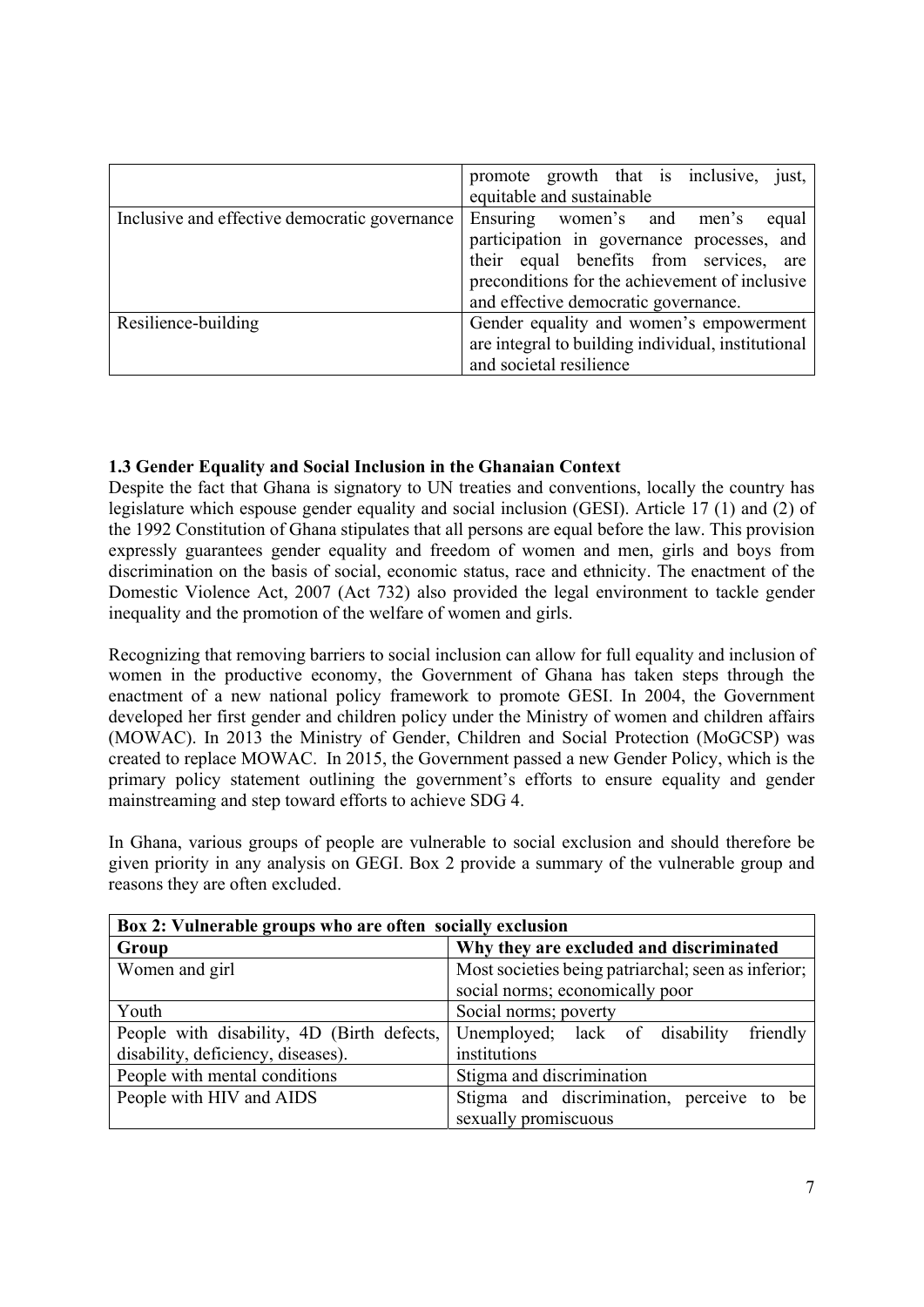| Aged                                 | Poverty; unemployed                                          |
|--------------------------------------|--------------------------------------------------------------|
| Poor                                 | Poverty; low and unpaid jobs                                 |
| Migrants/Nomadic                     | Stay in Ghana may be illegal; low and unpaid<br>jobs         |
| Most At Risk Population (MARPs)      | Sexual orientation is illegal and perceived to be<br>immoral |
| People living at hard to reach areas | Challenges in access to their places of residence            |

# **2.1 Methodology for Policy Analysis**

This is in-depth analysis of government laws and policies. Policies on UHC were first identified and retrieved from the various ministries website. Each policy was then reviewed. The review was guided by the following questions:

- 1. What is the policy objectives?
- 2. How does the policy objective link to the overall aim of ensuring gender equality and social inclusion?
- 3. Who are the targets for this policy?
- 4. What will be the impact of this policy on various vulnerable groups (men, women, girls, boys, elderly, hard to reach groups and people with disability)?
- 5. What type of gender disaggregated data have been provided to contextualize the policy?
- 6. Are there specific policy areas that clearly identified the need for gender equality and social inclusion?

# **3.1 UNIVERSAL HEALTH COVERAGE RELATED POLICIES AND LEGISLATURE**

This section discusses the policies on universal health coverage and the extent to which issues about gender and social inclusion have been addressed in these policies. It further discusses the strengths and challenges in these policies and the opportunity for advocacy and education by civil society organisations (CSOs). The policies that were analysed included:

- 1. The National Community-based Health Planning and Services Policy of 2016
- 2. The national Health Insurance Act 2003
- 3. The National Ageing Policy of 2010
- 4. The National Gender Policy of 2015
- 5. The National Nutrition Policy 2013-2017
- 6. The Ghana National Social Protection Policy of 2015
- 7. The National Health Promotion Policy of 2016

# **3.1.1 The National Community-based Health Planning and Services Policy**

The CHPS policy is designed to bring health care to the door step of people. CHPS is designed to bridge inequity gap in the provision of health care service in attaining universal health coverage (UHC). The goal as stated in the policy is to attain the goal of reaching every community with a basic package of essential health services towards attaining Universal Health Coverage and bridging the access inequity gap by 2030. In this policy, a Community Health Officer (CHO) who is a trained nurse work with community volunteers in CHPS zones to provide promotive,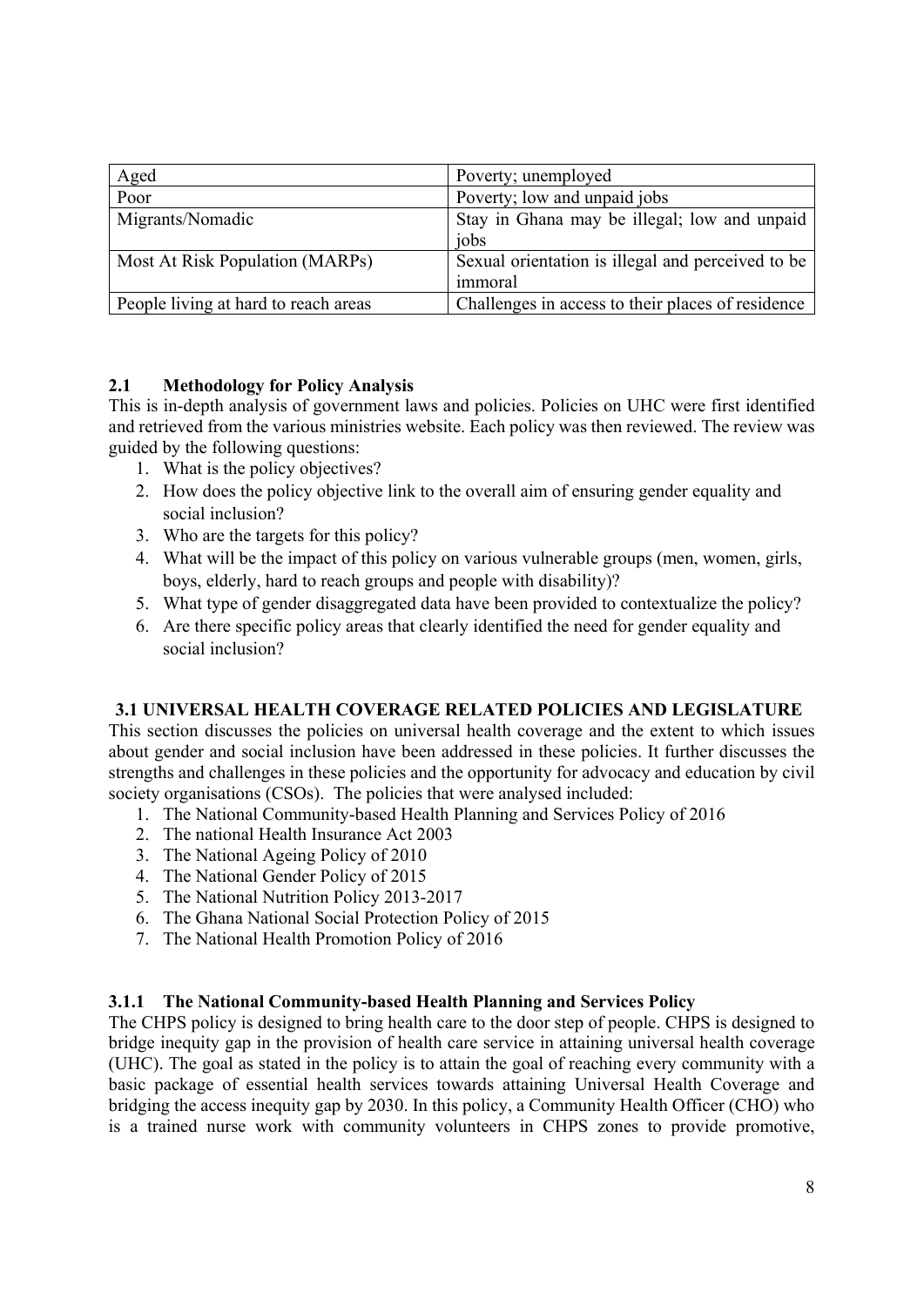preventive and some curative health services in their communities from CHPS compounds. The policy defines a CHPs Zone as a demarcated geographical zone which provide health service to 5,000 people or 750 households. Box 3 provides a summary of the guiding principles of this policy.

#### **Box 3: General Principles Guiding the CHPs Policy**

The general principles guiding the Ghanaian CHPS policy are

- Community participation, empowerment, ownership, gender considerations and volunteerism
- Focus on community health needs to determine the package of CHPS services
- Task shifting to achieve universal access
- Communities as social and human capital for health system development and delivery
- Health services delivered using systems approach (es)
- The Community Health Officer (CHO) as leader and community mobilizer

The policy made reference to the Ghana Shared Growth and Development Agenda objectives that are relevant to the Ministry of Health as:

- Bridge the equity gaps in access to health care and nutrition services and ensure sustainable financing arrangements that protect the poor
- Improve governance and strengthen efficiency and effectiveness in health service delivery
- Improve access to quality maternal, neonatal, child and adolescent health services
- Prevent and control the spread of communicable and non-communicable diseases and promote healthy lifestyles
- Expand access to and improve the quality of institutional care, including mental health service delivery

The underlying principle and alignment of the policy with the objectives of the Ghana Shared and Development Agenda Objective provides opportunity for access to health care by both men, women, children, youth, and mentally ill. It also bridges the gap in access to health care to people living in deprived areas and hard to reach place in line with the objectives of social inclusion. Box 4 provides a summary of CHPS policy strengths and opportunities, challenges and direction for advocacy.

| Box 4: CHPS Policy: : Strengths and Opportunities, Challenges and Direction for |                                              |                                                  |  |
|---------------------------------------------------------------------------------|----------------------------------------------|--------------------------------------------------|--|
| <b>Advocacy</b>                                                                 |                                              |                                                  |  |
| <b>Strengths/Opportunities of</b>                                               | <b>Challenges</b>                            | <b>Proposed Direction for</b>                    |  |
| the CHPS Policy                                                                 |                                              | <b>Advocacy by Civil Society</b>                 |  |
| <b>Community Involvement</b><br>and ownership: The model                        | • CHPS has changed                           | Raising awareness on<br>$\bullet$                |  |
| relies on communities and                                                       | focus as government<br>now constructs CHPS   | community participation<br>and ownership of CHPs |  |
| other stakeholders<br>to provide financial or in-kind                           | compound minimizing<br>community involvement | Advocate for<br>$\bullet$<br>government to only  |  |
| resources for construction and                                                  | and ownership                                | assist communities to                            |  |
| provide oversight for service                                                   | Unwillingness of<br>$\bullet$                | construct the CHPS                               |  |
| delivery and welfare of the                                                     | Community Health                             | compound to facilitate                           |  |
| CHOs                                                                            | Volunteers to offer their                    | ownership                                        |  |
|                                                                                 | services for free barrier                    |                                                  |  |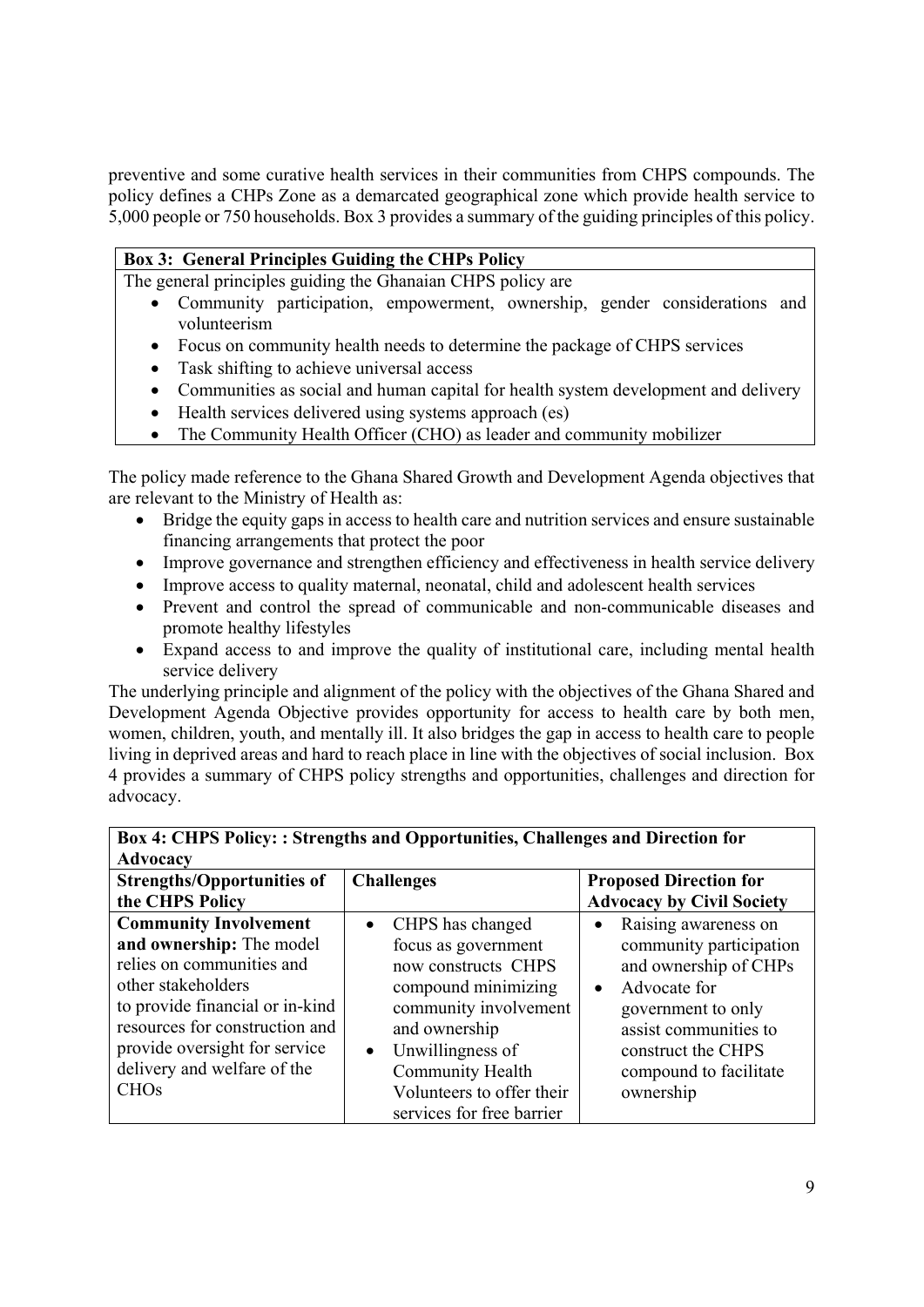|                                                                                                                                                                                                                                                                                                                                      | to effective<br>implementation<br>especially in urban<br>areas.<br>There is no policy on<br>reward and incentives<br>for these volunteers<br>leading to volunteer<br>fatigue and various<br>programs introducing<br>cash incentives. This                                                                                     | Advocate for policy on<br>incentives for<br>community volunteers if<br>CHPS is to be<br>sustainable as a strategy<br>to reach deprived<br>communities with health<br>care |
|--------------------------------------------------------------------------------------------------------------------------------------------------------------------------------------------------------------------------------------------------------------------------------------------------------------------------------------|-------------------------------------------------------------------------------------------------------------------------------------------------------------------------------------------------------------------------------------------------------------------------------------------------------------------------------|---------------------------------------------------------------------------------------------------------------------------------------------------------------------------|
|                                                                                                                                                                                                                                                                                                                                      | has distorted the<br>volunteer system in<br>several communities<br>resulting in some<br>volunteers demanding<br>cash for services.                                                                                                                                                                                            |                                                                                                                                                                           |
| Inadequate dissemination of<br>guidelines: At the<br>implementation level<br>technical health and local<br>government officers referred<br>severally to the confusion in<br>directives received from the<br>centre.<br>Written guidelines were not<br>adequately disseminated, and<br>were difficult to understand<br>and implement. | While local government and<br>district assemblies are willing<br>to take on the challenge of<br>scale up there is still no<br>clarity in roles and<br>responsibilities. It is also<br>unclear whether CHPS should<br>be implemented in urban<br>areas given its origin as a<br>strategy for reaching deprived<br>rural areas. | To ensure social inclusion,<br>implementation of CHPS in<br>deprived urban areas is<br>required.                                                                          |
| Poor understanding about<br>CHPS: Communities expect a<br>facility to be able to deliver<br>clinical care when required.<br>Hence, some CHPS receive<br>poor patronage because of<br>poor understanding about the<br>purpose of CHPS                                                                                                 | Lack of communication and<br>engagement has led to<br>community members not<br>understanding the distinction<br>between community-based<br>health service and services at<br>a higher level health facility                                                                                                                   | Awareness creation about<br>CHPS and its purpose.<br>Differentiate CHPS from<br>higher level health facilities                                                            |
| Insurance: NHIS does not<br>cover preventive and<br>promotive services provided<br>by CHPS. Where services are<br>provided and qualify for<br>NHIA reimbursement, the<br>cost is claimed through the<br>Health Centres as part of the                                                                                                | New services are<br>constantly layered onto<br>existing ones with supervisors<br>and communities coming to<br>expect an increasing variety<br>and complexity of clinical<br>services to be delivered at the<br>community level using the                                                                                      | Advocate for the inclusion of<br>promotive<br>and<br>preventive<br>services in NHIS                                                                                       |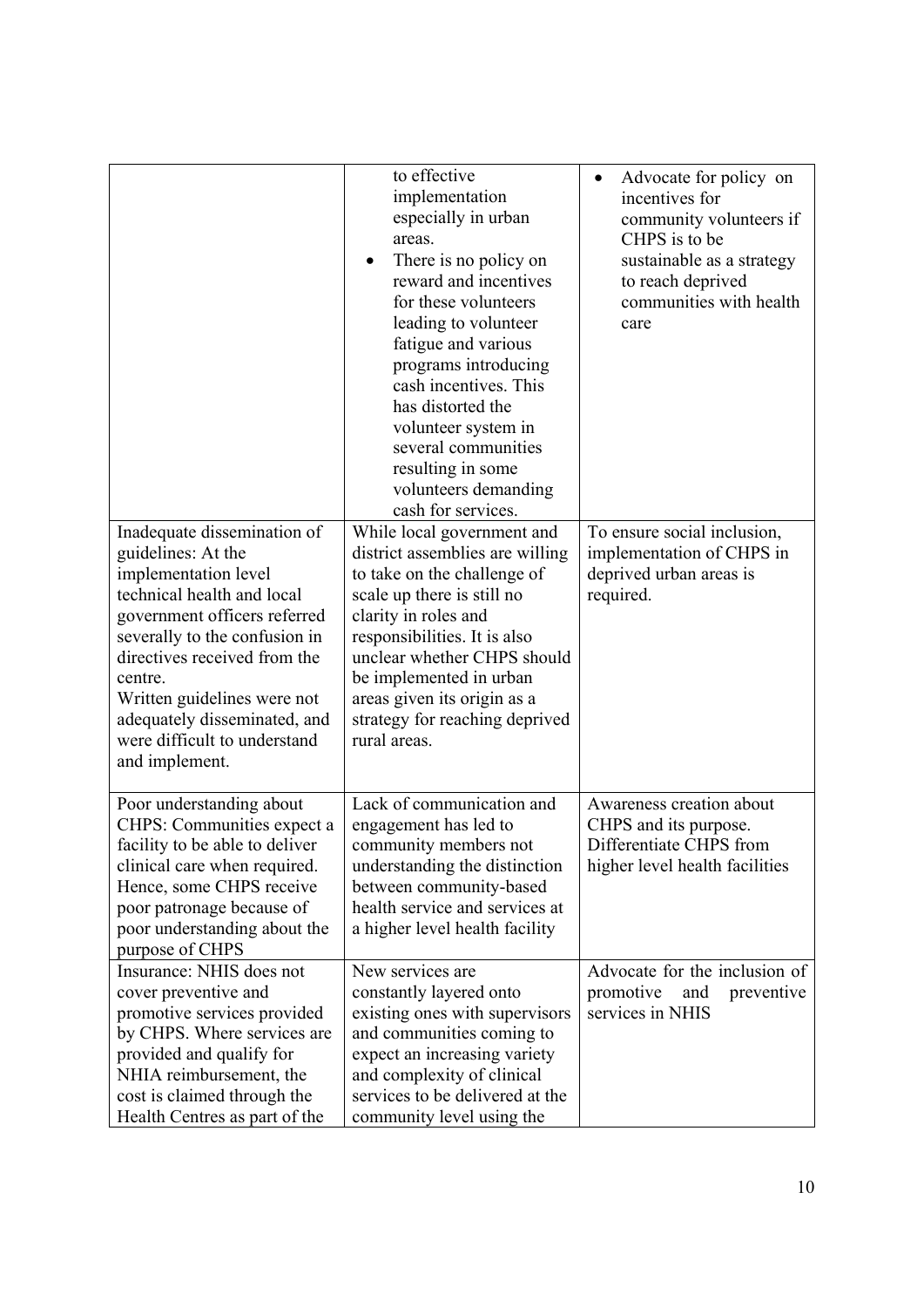| services provided by the<br>Health Centre. | CHPS strategy which are not<br>covered by NHIS |  |
|--------------------------------------------|------------------------------------------------|--|
|                                            |                                                |  |

### **3.1.2 National Health Insurance Act 650 of 2003 and Act 852 of 2012**

In the early 1990s various health insurance schemes evolved as ways of providing financial protection against high cost of health care arising from the introduction of the user fees. Community based mutual health organizations (MHO) were formed in some districts. The Nkoranza Community Health Insurance Scheme was the first to be established in 1992. By 2001, 57 district MHOs had been established in different parts of the country. The government in 2003 drafted the health insurance act (Act 650) to set up a national health insurance scheme (NHIS) in all the districts as a policy to minimize out of pocket health expenditure at point of service and to ensure equitable access to health care particularly among the poor.

The NHIS is financed by a national health insurance fund. The fund has three main sources: tax revenue of a 2.5% VAT which contributes to about 70% of the fund, 2.5% of contributions of Social Security and National Insurance Trust (SSNIT) contributors who are largely formal sector workers; and which contributes to about 20% of the fund; and income adjusted premiums which ranges from between GH¢7 to GH¢48 for non SSNIT contributors which contributes to about 5% or less to the fund.

The Act was reviewed in 2012 (Act 852) to make some addition and exemptions for category of people. Some of the addition to the old Act (Act 650) were:

- making NHIS universal and national in picture instead of district based mutual health insuarnce schemes as historical was the case;
- introducing premium exemptions schemes for persons with mental disorders
- putting an expenditure cap of 10% on non-core NHIS activities
- including a relevant family planning package and
- instituting a board oversight committee for scheme operations, private health insurance schemes and fund management.

The exemptions policy was introduced for children (People under 18 years as defined by the 1992 constitution), elderly 70 years and above, SSNIT contributors, pensioners, ante-natal, delivery and post-natal services for women and LEAP beneficiaries. In 2012 capitation was introduced for outpatient primary care and piloted in Ashanti. The exemptions on premium payment for this category of staff is an all-inclusive strategy and increase access to poor and vulnerable.

The National Health Insurance Scheme is also available and subscribers with valid membership are eligible for free treatment covering about 95% of common diseases people in the country but active membership remains below 40% of the total population since the NHIS implementation 15 years on. Renewal rate are low among the poor. Therefore opportunities exist for advocacy (Box 5).

**Box 5: NHIS: Strengths and Opportunities, Challenges and Direction for Advocacy**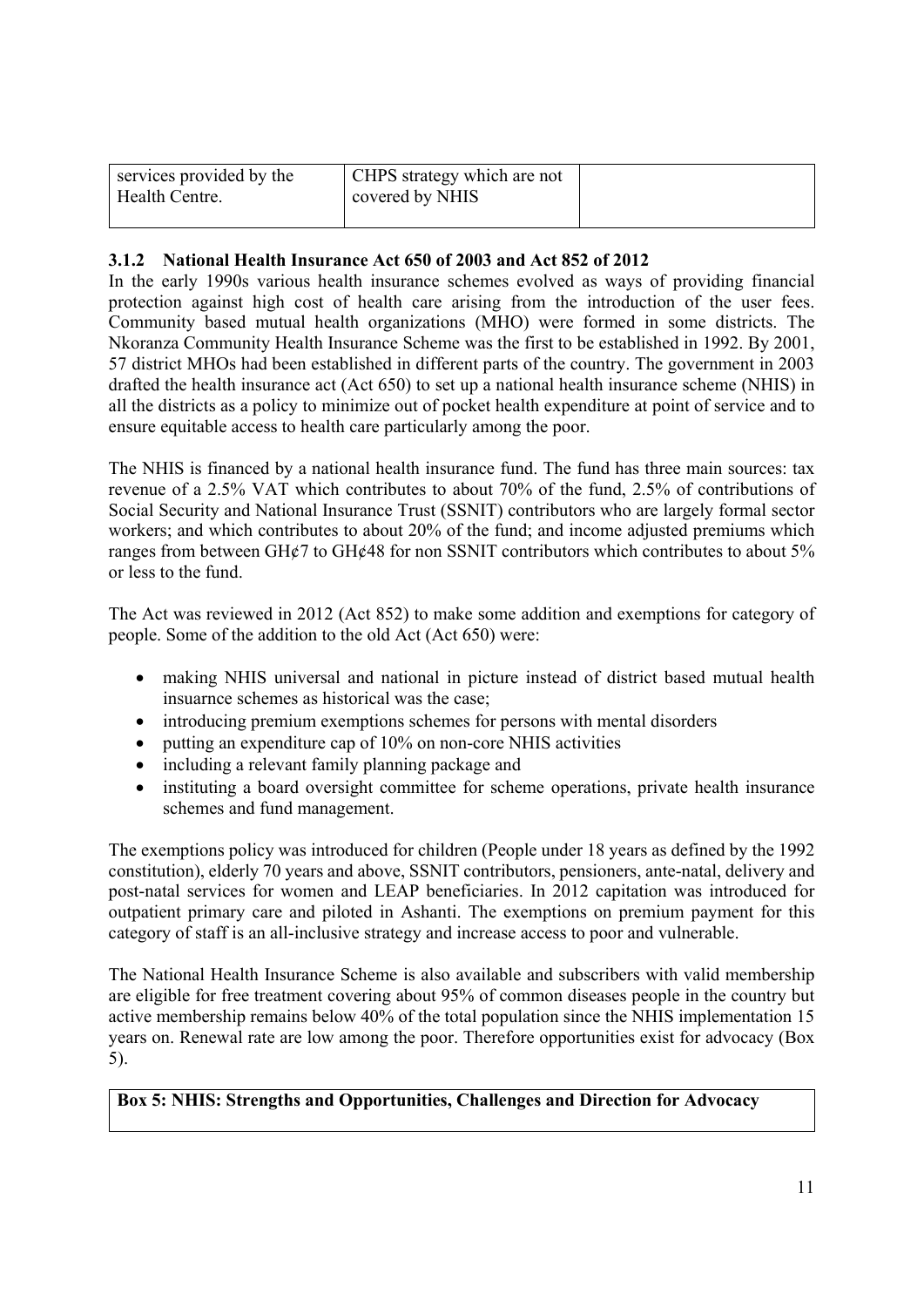| Provisions/Strengths/                                                                                                                                                                                                                                                                              | <b>Challenges</b>                                                                                                                                                                                                                                                                                                                                                                                                                                                                                                                 | <b>Directions for Advocacy</b>                                                                                                                                                                                                                                                                                                                                                                                                                                                                   |
|----------------------------------------------------------------------------------------------------------------------------------------------------------------------------------------------------------------------------------------------------------------------------------------------------|-----------------------------------------------------------------------------------------------------------------------------------------------------------------------------------------------------------------------------------------------------------------------------------------------------------------------------------------------------------------------------------------------------------------------------------------------------------------------------------------------------------------------------------|--------------------------------------------------------------------------------------------------------------------------------------------------------------------------------------------------------------------------------------------------------------------------------------------------------------------------------------------------------------------------------------------------------------------------------------------------------------------------------------------------|
| <b>Opportunities</b><br>Exemption policy: The NHIS<br>provides opportunities for<br>gender equality and social<br>inclusion through:<br><b>Exemption policy: Persons</b><br>under 18 years, pensioner,<br>people above 70 years and on<br>LEAP, pregnant women and<br>people with mental condition | Major issues affecting<br>membership management<br>include low active<br>membership especially<br>among the people in<br>community, delay in<br>reimbursement to providers,<br>exclusion of psychotropic<br>drugs from list medicines<br>resulting in frequent shortage,<br>misconceptions that NHIS<br>card holder do not given best<br>treatment in health facilities                                                                                                                                                           | Awareness creation on<br>$\bullet$<br>benefits of the NHIS<br>especially among the<br>people<br>Education to disabuse<br>$\bullet$<br>the notion that health<br>facilities give differential<br>care to card and non-card<br>holders<br>Advocate for the<br>inclusion of psychotropic<br>drugs on NHIS list to<br>minimize frequent<br>shortage because<br>hospital management are<br>unwilling to purchase<br>such medication because<br>treatment of mental<br>conditions are free in<br>Ghana |
| <b>Coverage of condition: The</b><br>NHIS provide social gender<br>equality and inclusion<br>through the covering of 95%<br>of the common conditions                                                                                                                                               | The scheme provider<br>$\bullet$<br>insurance cover for most<br>common condition.<br>However, there current<br>data show increasing<br>prevalence of cancers<br>(breast, cervical and<br>prostate) in the country.<br>However, these<br>conditions are currently<br>not included in the list of<br>conditions (Diagnostic-<br>Related Grouping, DRG)<br>for beneficiaries<br>Treatment for infertility<br>is also not covered in<br>NHIS. However, social<br>norms make women tend<br>to suffer more from<br>couple childlessness | Advocate for inclusion<br>$\bullet$<br>of cancers and fertility<br>treatment in NHIS                                                                                                                                                                                                                                                                                                                                                                                                             |

# **3.1.3 The National Ageing Policy**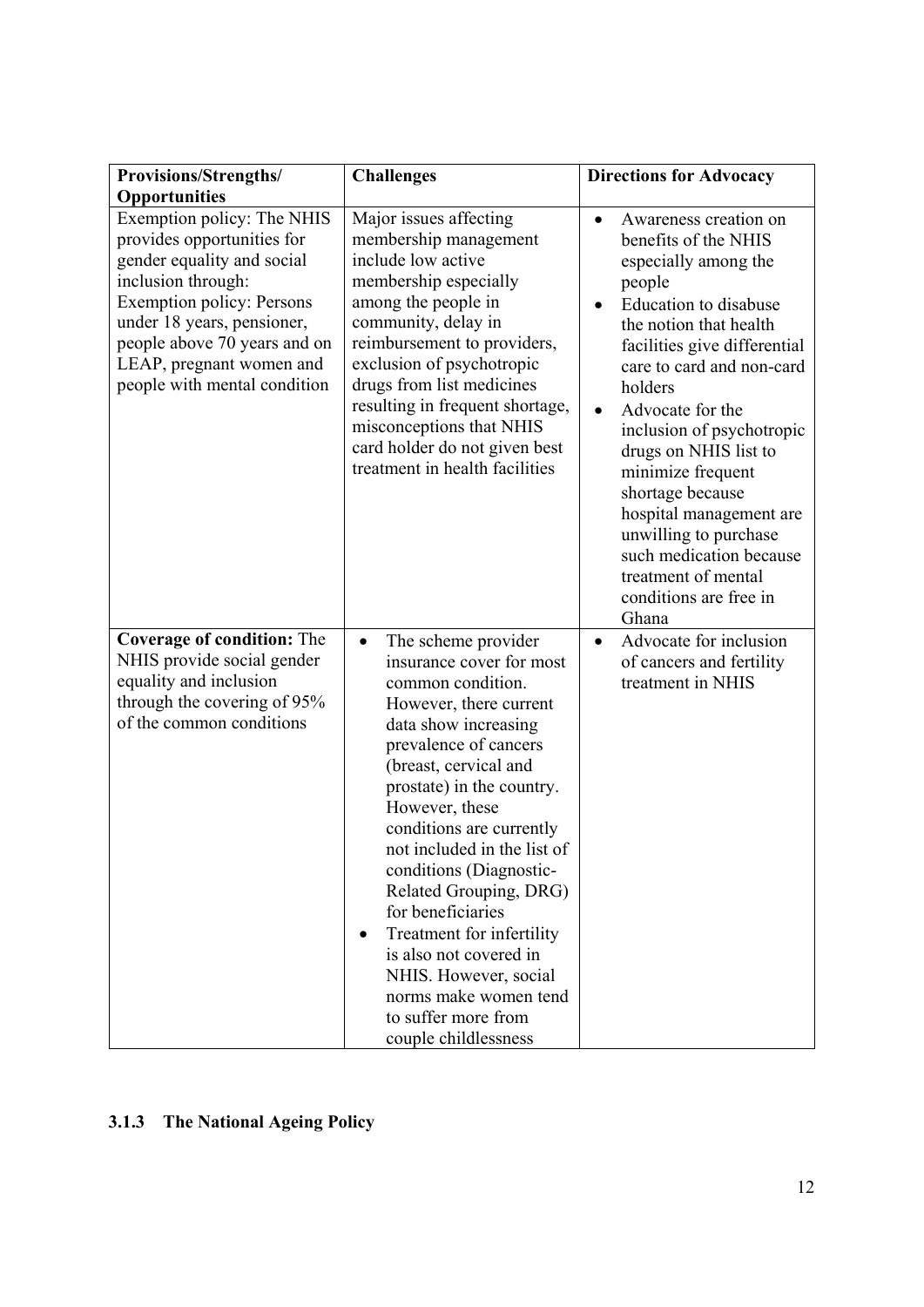The ageing policy was first developed in 2003 and revised in July 2010. It has the theme "Ageing with security and dignity". The policy acknowledges that the increasing number of older persons have implications for many sectors including health, social services, housing, transportation and agriculture, etc. as they become overstretched due to heavy demand of these services with advancement in age. The revision of the old policy adopted bottom-up participatory approach that brought together both primary and secondary stakeholders. This strategy ensured inputs from various stakeholders as a social inclusion approach. The goal of the policy is to achieve the social, economic and cultural re-integration of older persons into mainstream society and foster their full participation in national development. The policy gives full recognition to fundamental human rights including the right to independence, active participation in society, benefit from community support and care, self-fulfillment in pursuit of educational and other opportunities and dignity, security and freedom from exploitation. Box 6 provides a summary of the strategies for the implementation of the national ageing policy. These strategies incorporate both gender equality and social inclusion of aged in Ghana.

#### **Box 6: Ageing Policy Strategies**

The strategies guiding the implementation of the ageing policy are:

- Upholding the Fundamental Human Rights of Older Persons
- Ensuring Active Participation of Older Persons in Society and Development
- Reducing Poverty among Older Persons
- Improving Health, Nutrition and Well-Being of Older Persons
- Improving Housing and Living Environment of Older Persons
- Strengthening the Family and Community to Provide Support to Older Persons
- Improving Income Security and Enhanced Social Welfare for Older persons
- Providing Adequate Attention to Gender Variations in Ageing
- Strengthening Research, Information Gathering and Processing, and Coordination and Management of Data on Older Persons
- Enhancing Capacity to Formulate, Implement, Monitor and Evaluate Policies on Ageing
- Improving Financing Strategies to Ensure Sustainability of Implementation of Policies and Programmes of Older Persons

The policy acknowledge the fact that the some social and cultural norms discriminate against the elderly especially women. Women go through widowhood rites and in some communities are branded as witches and isolated. HIV and AIDS had further increased the burden on women who have to take care of HIV/ AIDS. The policy also acknowledges that ageing affect women and men differently both physiologically and socially. It indicates that women suffer the brunt of extreme poverty and continue to remain at the top of the list of excluded and vulnerable groups. Women also face barriers concerning the acquisition of assets and lack access to opportunities that engender economic prosperity. All these notwithstanding older women are most often the primary caregivers in household settings. The policy makes reference to reviewing national gender policy to address gender-based disparities to ensure equality. Hence steps should be taken to address these inequality in society.

The policy alluded to the fact that specific interventions will continue to be implemented to reduce disparities in ageing among women and men and mainstream gender into policy formulation and budgeting processes. In addition, effort will be invested in increasing opportunities for women in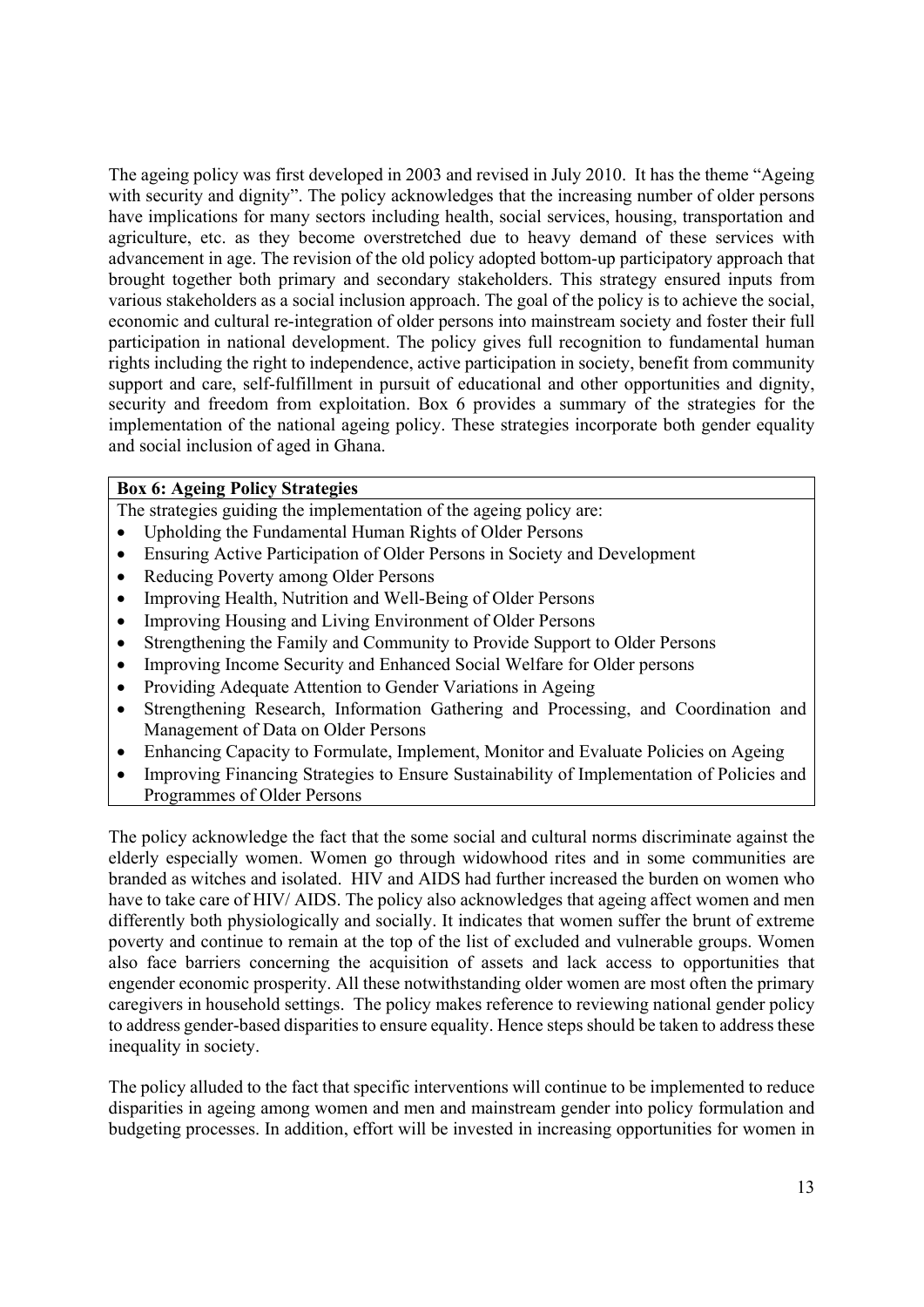decision-making and accelerate the removal of outmoded customs that violate the rights of women and deny women from property whilst perpetuating the feminization of poverty. Based on the strategies, opportunities exist for advocacy for civil society (Box 6).

| Box 6: Ageing Policy: Strengths/opportunities, challenges and proposed direction for                                                                                                                                                                                                                                                                           |                                                                                                                                                                                                                                                                                                                                      |                                                                                                                                                                                                                                                                                                                                                                                                                                                                                                                                                                                                                                                                                     |  |
|----------------------------------------------------------------------------------------------------------------------------------------------------------------------------------------------------------------------------------------------------------------------------------------------------------------------------------------------------------------|--------------------------------------------------------------------------------------------------------------------------------------------------------------------------------------------------------------------------------------------------------------------------------------------------------------------------------------|-------------------------------------------------------------------------------------------------------------------------------------------------------------------------------------------------------------------------------------------------------------------------------------------------------------------------------------------------------------------------------------------------------------------------------------------------------------------------------------------------------------------------------------------------------------------------------------------------------------------------------------------------------------------------------------|--|
| advocacy                                                                                                                                                                                                                                                                                                                                                       |                                                                                                                                                                                                                                                                                                                                      |                                                                                                                                                                                                                                                                                                                                                                                                                                                                                                                                                                                                                                                                                     |  |
| <b>Strengths/Opportunities of</b>                                                                                                                                                                                                                                                                                                                              | <b>Challenges</b>                                                                                                                                                                                                                                                                                                                    | <b>Proposed Direction for</b>                                                                                                                                                                                                                                                                                                                                                                                                                                                                                                                                                                                                                                                       |  |
| the Ageing Policy                                                                                                                                                                                                                                                                                                                                              |                                                                                                                                                                                                                                                                                                                                      | <b>Advocacy by Civil Society</b>                                                                                                                                                                                                                                                                                                                                                                                                                                                                                                                                                                                                                                                    |  |
| Policy identified ageing<br>and gender as a challenge<br>in Ghana<br>Listed Persons with<br>$\bullet$<br>disability act of 2006 as<br>legal framework for<br>policy implementation<br>The framework makes<br>$\bullet$<br>recommendation for the<br>establishment of a<br>National Council on<br>Ageing<br>Government to establish<br>"active ageing fund"     | Lack of gender-based<br>$\bullet$<br>disaggregated national<br>data on older persons<br>No reference to people<br>$\bullet$<br>with disability<br>National Council on<br>$\bullet$<br>Ageing yet to be<br>established and hence<br>hindering implementation<br>of policy                                                             | Raise awareness for a<br>national gender-based<br>disaggregated data.<br>Gender-based and rural-<br>urban disparities exist in<br>life expectancy<br>Advocate for inclusion of<br>people with disability in<br>national ageing policy<br>Advocate for the<br>$\bullet$<br>establishment of the<br>ageing council and<br>resourced to coordinate<br>the implementation of the<br>policy<br>Opportunity for CSO to<br>push for establishment of<br>fund especially for people<br>in informal sector<br>Advocate for<br>$\bullet$<br>decentralized system for<br>paying pensioners using<br>mobile money. Evidence<br>exist of high penetration<br>of mobile service or rural<br>banks |  |
| Provides opportunity for<br>older people to plan<br>towards retirement<br>Provide opportunity for<br>participation in society<br>and recreational activities<br><b>Age-based discrimination:</b><br>Age-based discrimination is<br>pervasive and prevents older<br>people from accessing basic<br>rights such as adequate health<br>care and legal protection. | No data on the retirement<br>$\bullet$<br>planning among both<br>public and private sectors<br>workers<br>Elderly friendly<br>$\bullet$<br>infrastructure and<br>recreational facilities<br>Older people are abused<br>$\bullet$<br>by family and community<br>members. They are<br>accused of being the<br>cause of everything that | Advocate for research on<br>$\bullet$<br>financial, psychological,<br>and social planning as<br>well as quality of life for<br>benchmark data<br>Advocate for elderly-<br>friendly structure and<br>recreational facilities in<br>communities<br>Advocate special<br>attention to elderly in<br>health facilities. The Eban                                                                                                                                                                                                                                                                                                                                                         |  |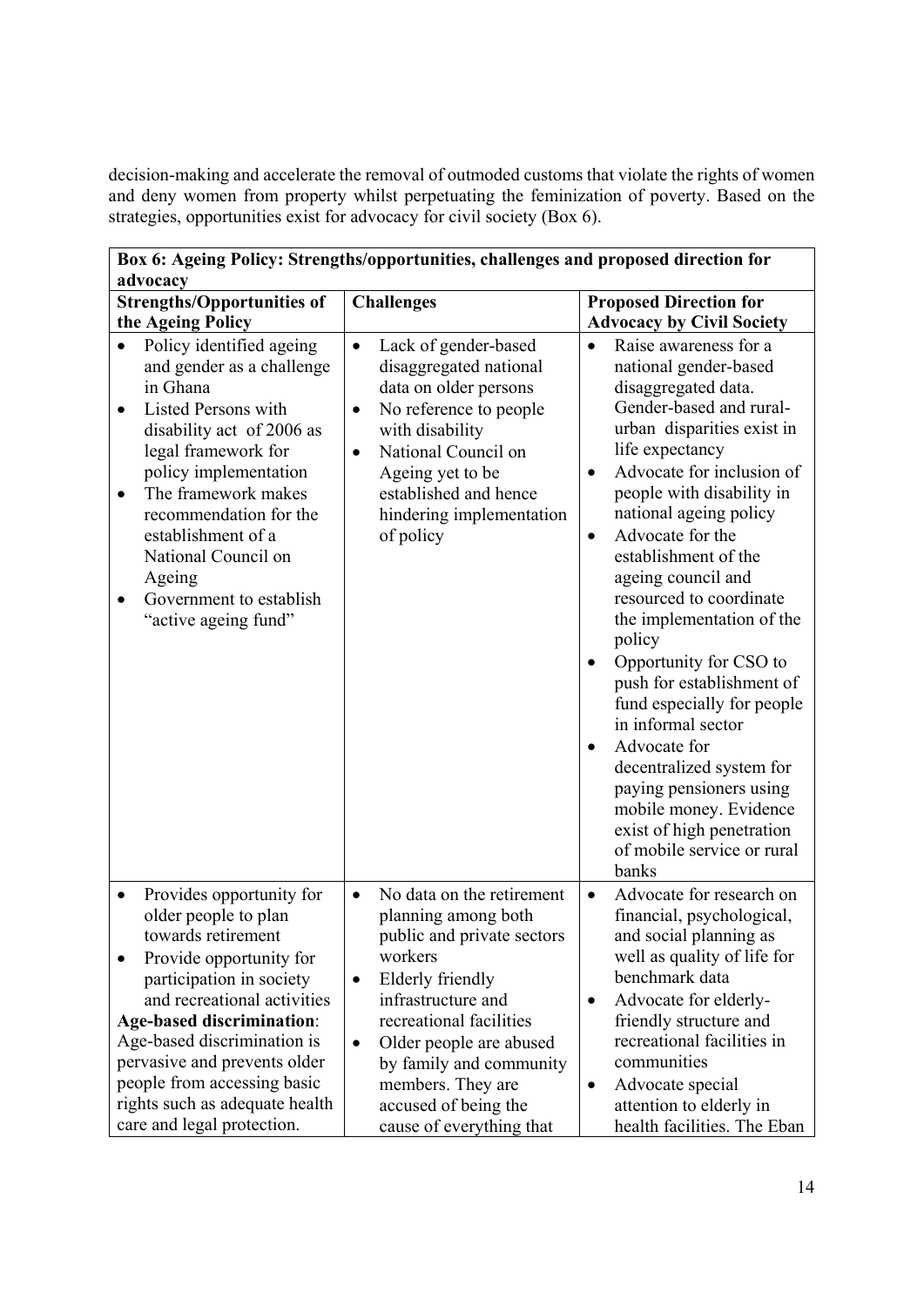| Aged are also discriminated<br>with some branded as witches                                                                                                                                                                                                                                                  | evades the understanding<br>of family members and<br>women in particular are<br>often falsely accused of<br>witchcraft and violently<br>assaulted and tortured in<br>some cases.                                                                                                                                                                                                 | elderly welfare card yet to<br>be operational in rural<br>areas<br>Educate communities on<br>$\bullet$<br>existing legal aid services<br>Advocate for the closure<br>$\bullet$<br>of witches camp ad re-<br>integration of them to<br>society.    |
|--------------------------------------------------------------------------------------------------------------------------------------------------------------------------------------------------------------------------------------------------------------------------------------------------------------|----------------------------------------------------------------------------------------------------------------------------------------------------------------------------------------------------------------------------------------------------------------------------------------------------------------------------------------------------------------------------------|---------------------------------------------------------------------------------------------------------------------------------------------------------------------------------------------------------------------------------------------------|
| <b>Definition of Older person:</b><br>Government will accordingly<br>adopt sixty years (60 years)<br>as the definition of older<br>person in Ghana                                                                                                                                                           | The definition restrict<br>$\bullet$<br>government social<br>interventions programme<br>to this definition                                                                                                                                                                                                                                                                       | Need to advocate an<br>$\bullet$<br>expansion to the<br>definition to include<br>functional ability of<br>person. People with<br>chronic illness who<br>become incapable of<br>working to earn a living<br>should be included as a<br>caveat      |
| Access to specialized health<br>care: the aged are faced with<br>several health problems and<br>waiver has been provide to<br>them to improve access to<br>health care. However, the<br>training of health personnel<br>gives little attention to older<br>people and very few<br>specialist services exist. | Currently, there are no special<br>incentives to attract medical<br>and health students to offer<br>courses in geriatrics and<br>gerontology. The negative<br>attitudes of some health<br>workers to older people<br>sometimes due to lack of<br>exposure to older persons'<br>health and other needs. This<br>affected the quality of<br>services provided to older<br>persons. | Advocate for inclusion of<br>$\bullet$<br>course in geriatrics in<br>training of health care.<br>Advocate for government<br>sponsoring health workers<br>(Nurses, Doctors) to<br>undertake specialized<br>course in geriatrics and<br>gerontology |

# **3.1.4 The National Gender Policy**

The national policy of 2015 has the theme "Mainstreaming Gender Equality and Women's Empowerment into Ghana's Development Efforts". The goal of this policy is to mainstream gender equality concerns into the national development processes by improving the social, legal, civic, political, economic and socio-cultural conditions of the people of Ghana particularly women, girls, children, the vulnerable and people with special needs; persons with disability and the marginalized. The guiding principles summarized in box 7.

# **Box 7: Guiding Principle to Gender Policy**

- **Human Rights:** Women's rights are human rights
- **Diversity:** Women are not a homogenous group there is diversity (e.g. there are women with disability with unique concerns)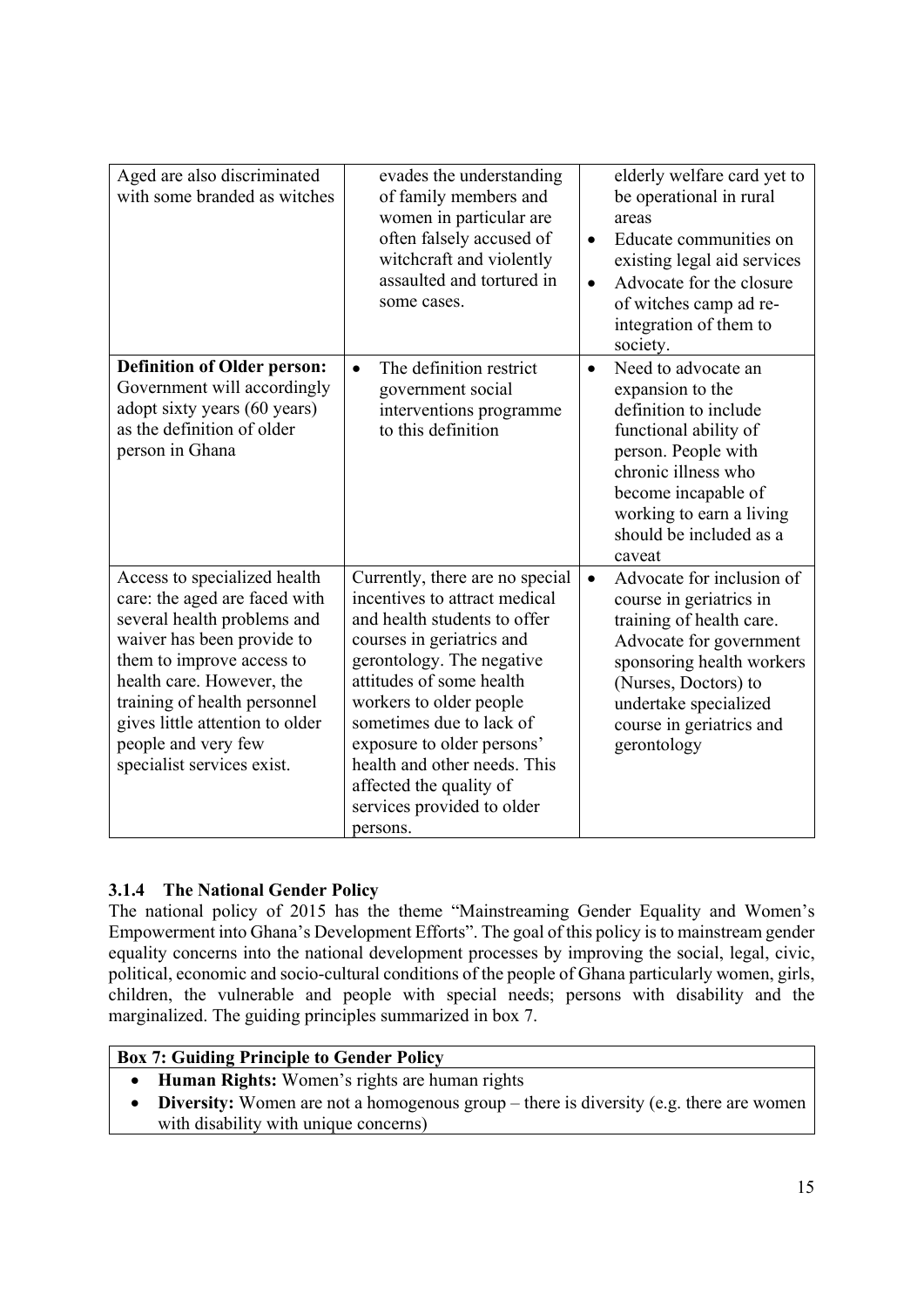- **Sustainable Development:** Gender equality is not only women's issue, it is a sustainable development issue
- **Mutual Co-existence:** Women and men will co-exist and build positive gender relations.
- **Accountability:** Government is committed to promoting accountability through women's leadership, women's voices, women's visibility and effective participation in decisionmaking, politics towards good governance peace and security
- **Economic Sense:** Gender equality makes smart economic sense
- **Political Will:** There is enough *"*political will" from government and all players at all levels, in the economy particularly officials from the Executive, Legislature, Judiciary, Civil Society, the Media, Private Sector, Youth and Faith Based Organizations (FBOs) to mainstream gender
- **Resource Availability:** The Ministry of Gender, Children and Social Protection is well resourced and positioned with the capabilities to mainstream gender equality and women's empowerment into all aspects of good and accountable governance practices

| Box 8: Gender Policy Strengths/Opportunities, Challenges and direction for advocacy                                                                                                                                                                                                                                                                                                                                                                                                                                                                                                             |                                                                                                                                                                                                                                                                                          |                                                                                                                                                                                                                                                                                                                           |  |
|-------------------------------------------------------------------------------------------------------------------------------------------------------------------------------------------------------------------------------------------------------------------------------------------------------------------------------------------------------------------------------------------------------------------------------------------------------------------------------------------------------------------------------------------------------------------------------------------------|------------------------------------------------------------------------------------------------------------------------------------------------------------------------------------------------------------------------------------------------------------------------------------------|---------------------------------------------------------------------------------------------------------------------------------------------------------------------------------------------------------------------------------------------------------------------------------------------------------------------------|--|
| <b>Strengths/Opportunities of</b><br>the Gender Policy                                                                                                                                                                                                                                                                                                                                                                                                                                                                                                                                          | <b>Challenges</b>                                                                                                                                                                                                                                                                        | <b>Proposed Direction for</b><br><b>Advocacy by Civil Society</b>                                                                                                                                                                                                                                                         |  |
| <b>Legal Framework: An</b><br><b>Affirmative Action</b><br>Policy of 1998 provides<br>for a 40% quota of<br>women's representation<br>on all government and<br>Public Boards,<br>Commissions, Councils,<br>Committees and official<br>bodies, including<br>Cabinet and the Council<br>of State.<br><b>Access to Justice: The</b><br>Judiciary has established<br>two Gender-based and<br><b>Sexual Offences Courts</b><br>to expedite the<br>adjudication of cases of<br>violence and abuse.<br>There is also the Legal<br>Aid Scheme which<br>facilitates access to<br>justice for persons who | Implementation had<br>$\bullet$<br>been a challenge<br>nationally and worse<br>at the district<br>assembly levels<br>The Legal aid services<br>only available at<br>regional capitals with<br>few lawyers<br>Only 23 lawyers<br>$\bullet$<br>currently engaged in<br>legal aid in Ghana. | Advocate for the full<br>implementation of the<br>affirmation action<br>requirement of 40%<br>quota for women<br>Raise awareness about<br>existence of gender-<br>based courts and<br>advocate for the<br>expansion of legal aid<br>service to districts.<br>Government must<br>employ more lawyers in<br>this department |  |

The guiding principles provided impetus for advocacy for civil society organisation (Box 8)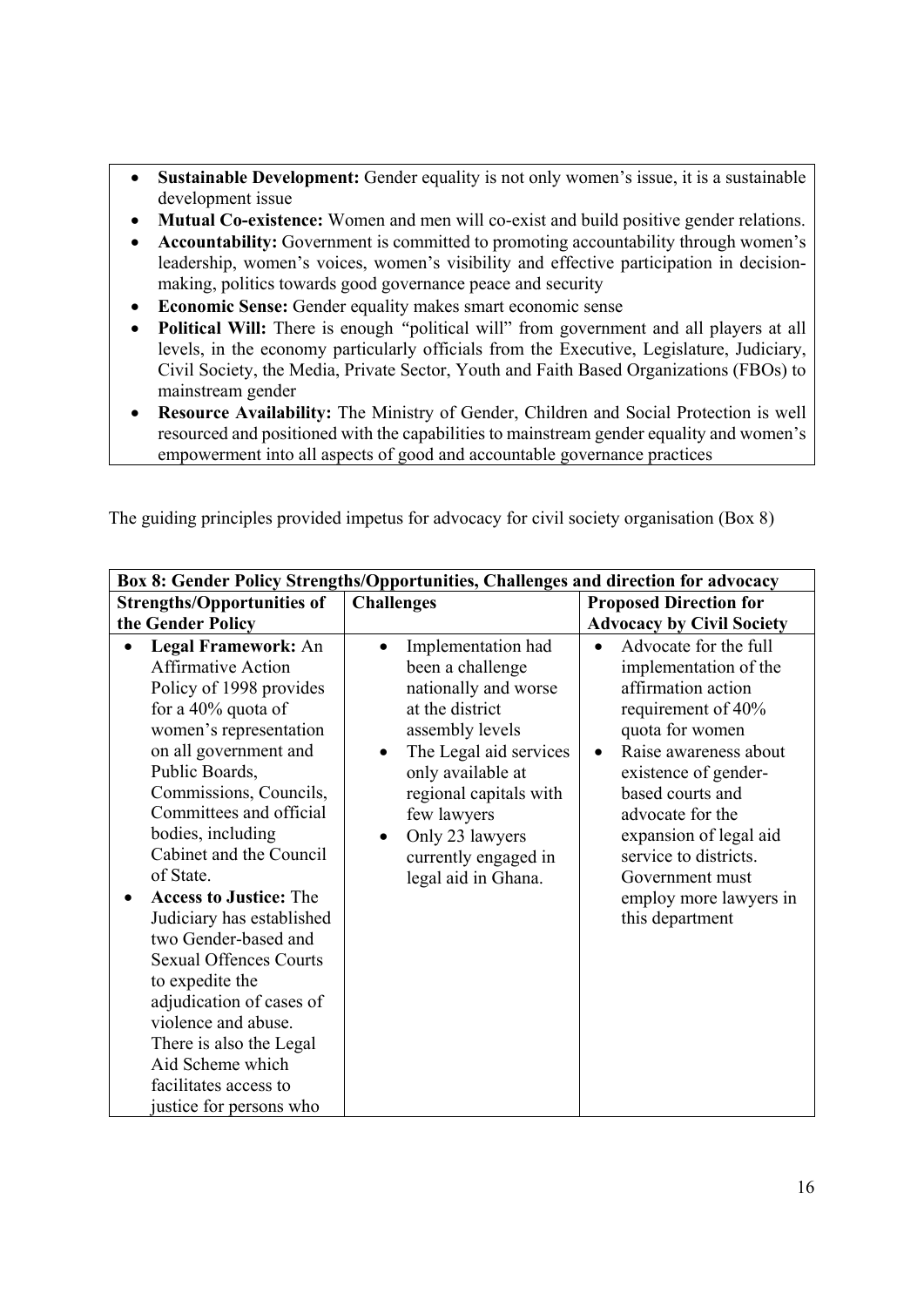| are unable to afford<br>justice                                                                                                                                                                                                                                                                            |                                                                                                                                                             |                                                                                                                                                                                                                                                                                         |
|------------------------------------------------------------------------------------------------------------------------------------------------------------------------------------------------------------------------------------------------------------------------------------------------------------|-------------------------------------------------------------------------------------------------------------------------------------------------------------|-----------------------------------------------------------------------------------------------------------------------------------------------------------------------------------------------------------------------------------------------------------------------------------------|
| Harmful socio-cultural<br><b>Practice:</b> Policy to take<br>action on widowhood<br>rites, female genital<br>mutilation and close<br>down witches camps                                                                                                                                                    | These practices still exist                                                                                                                                 | Community sensitization<br>$\bullet$<br>on the harmful practices<br>Advocate for the<br>$\bullet$<br>criminalization of<br>practices                                                                                                                                                    |
| Literacy rates: The overall<br>literacy rate for females<br>stands at $61.2\%$ in 2010 due<br>to regional disparities.<br>Female adult literacy in the<br>Northern and the Upper West<br>Regions stands at 30.4% and<br>39.9% respectively, while the<br>percentage increased to<br>85.3% in Greater Accra | Regional disparities exist<br>with the three regions located<br>in the northern part of Ghana<br>worse off.                                                 | Advocate for more<br>$\bullet$<br>females to be sent to use<br>Education against socio-<br>$\bullet$<br>cultural barriers to female<br>education, forced<br>marriages, sexual<br>violence, and cultural<br>servitude                                                                    |
| <b>Employment:</b> majority<br>(About 85%) of Ghanaian<br>active female population are<br>considered to be engaged in<br>vulnerable employment,<br>meaning unpaid family work<br>or own account work                                                                                                       | These are informal jobs and<br>have inadequate regulatory<br>framework and higher risk                                                                      | Advocate for legislation<br>$\bullet$<br>to regulate such work.<br>Employees should paid<br>social security for such<br>workers (e.g. house helps)<br>Advocate for the<br>$\bullet$<br>establishment of a<br>directorate for informal<br>sector at Ministry of<br>employment and labour |
| <b>Disability:</b> Limited attention<br>to issues and aspirations of<br>both men women with<br>disability                                                                                                                                                                                                  | Existing interventions for<br>both men and women have<br>not adequately and<br>specifically addressed the<br>concerns of Women with<br>Disability<br>(WWD). | Advocacy for the<br>$\bullet$<br>inclusion specific<br>intervention to meet the<br>need of people with<br>disability                                                                                                                                                                    |
| <b>Media Advocacy and</b><br>stereotyping: Limited<br>support of the media for<br>gender activism and<br>stereotype women in<br>advertisement                                                                                                                                                              | The media also continues to<br>portray women in stereotyped<br>and sexualised roles in<br>adverts.                                                          | Gender activists and the<br>$\bullet$<br>media need to work<br>together as a constituency<br>through partnerships on<br>projects<br>Advocate legislation to<br>$\bullet$<br>regulate the various forms<br>of advertisement                                                              |

# **3.1.5 The Ghana National Social Protection Policy**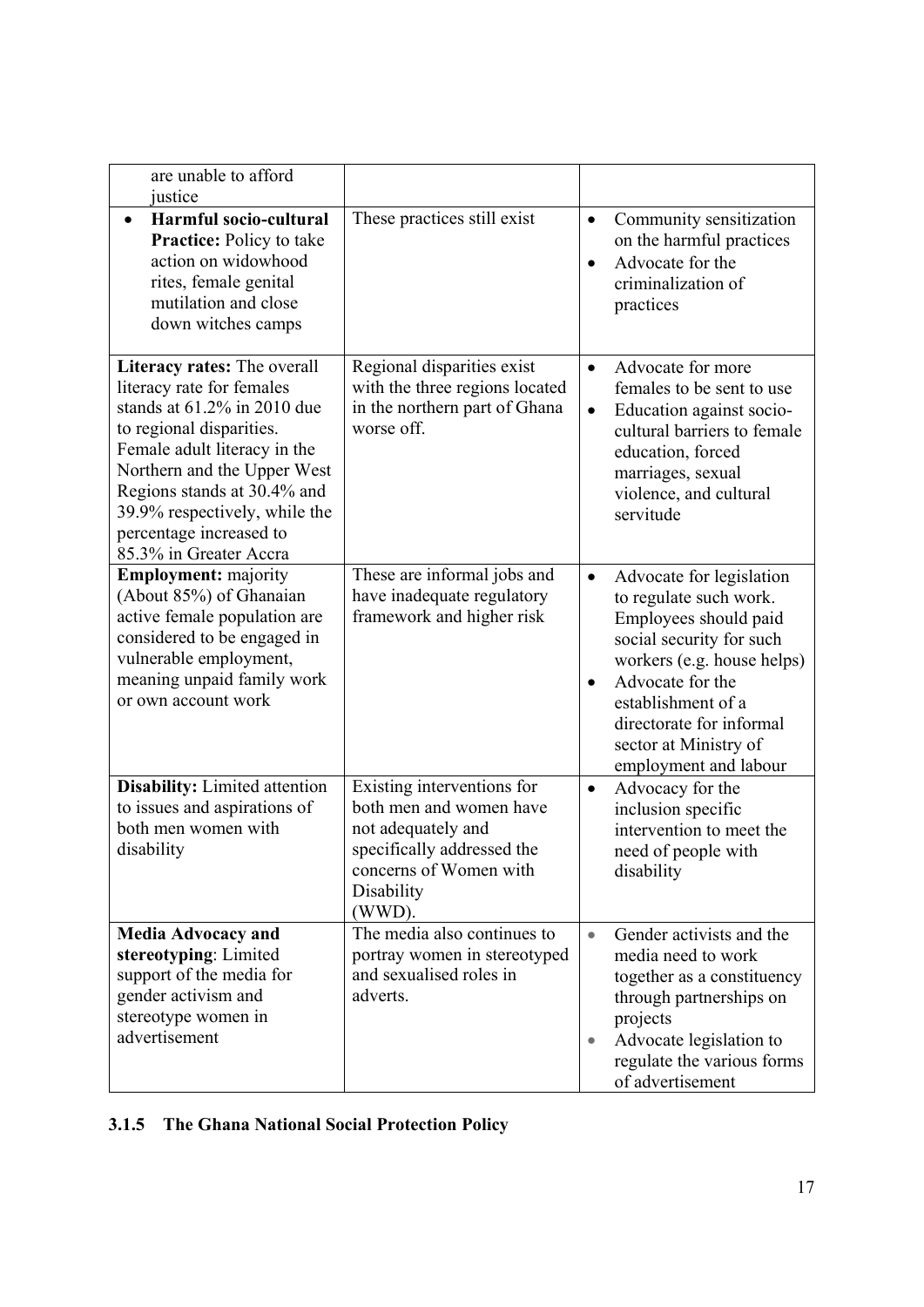The national Social Protection Policy of 2015 defines social protection as "*a range of actions carried out by the state and other parties in response to vulnerability and poverty, which seek to guarantee relief for those sections of the population who for any reason are not able to provide for themselves".* The policy derives its power from provisions in the 1992 constitution which grants access of all people resident in Ghana to all public facilities and services; respect for fundamental human rights and freedoms; and the prohibition of discrimination and prejudice on grounds of place of origin, birth circumstances, ethnic origin, gender, religion, creed and other beliefs. The policy aims to deliver a well-coordinated, inter-sectoral social protection system enabling people to live in dignity through income support, livelihoods empowerment and improved access to systems of basic services. The policy identified areas that need to be addressed in the policy (Box 8).

Box 8: Issues identified in the policy to address

- Inequality in access to social protection by the marginalized, vulnerable and the poor
- Inequalities in the burden of extreme poverty, education, skilled training gaps and excess maternal mortality
- Unequal access to social, economic power and justice including lack of respect for and inadequate protection and promotion of human rights of women and girls
- Inequalities between women and men in sharing of power and decision making at all levels and in dealing with all kinds of conflicts, in securities and threats on women and girls
- Inequality in macro-economic issues including trade, industry structures and productive resources
- Stereotyping and persistent discrimination against women and girls that manifest in negative gender relations, and value for gender roles and responsibilities with severe implication for maternal health and mortality

The policy therefore makes five commitments to address these issue. These commitments include; Women's Empowerment and Livelihood; Women's Rights and Access to Justice; Women's Leadership and Accountable Governance; Economic Opportunities for Women and Gender Roles and Relations. The policy recognises that issues of disability and gender will be mainstreamed throughout it implementation. It further identifies three vulnerability groups to be given specially attention in the implementation of the policy:

- The **chronically poor**: such as the severely disabled; terminally ill; rural unemployed; urban unemployed; and subsistence smallholders;
- The **economically at risk**: including food crop farmers, persons on the street, refugees and internally displaced persons, orphans, informal sector workers, widows, older persons and migrants; and
- The **socially vulnerable**: comprising people with HIV and AIDS (PLWHA), tuberculosis sufferers, victims of domestic violence, homeless persons, people living on the street, internally displaced persons and female headed households, amongst others.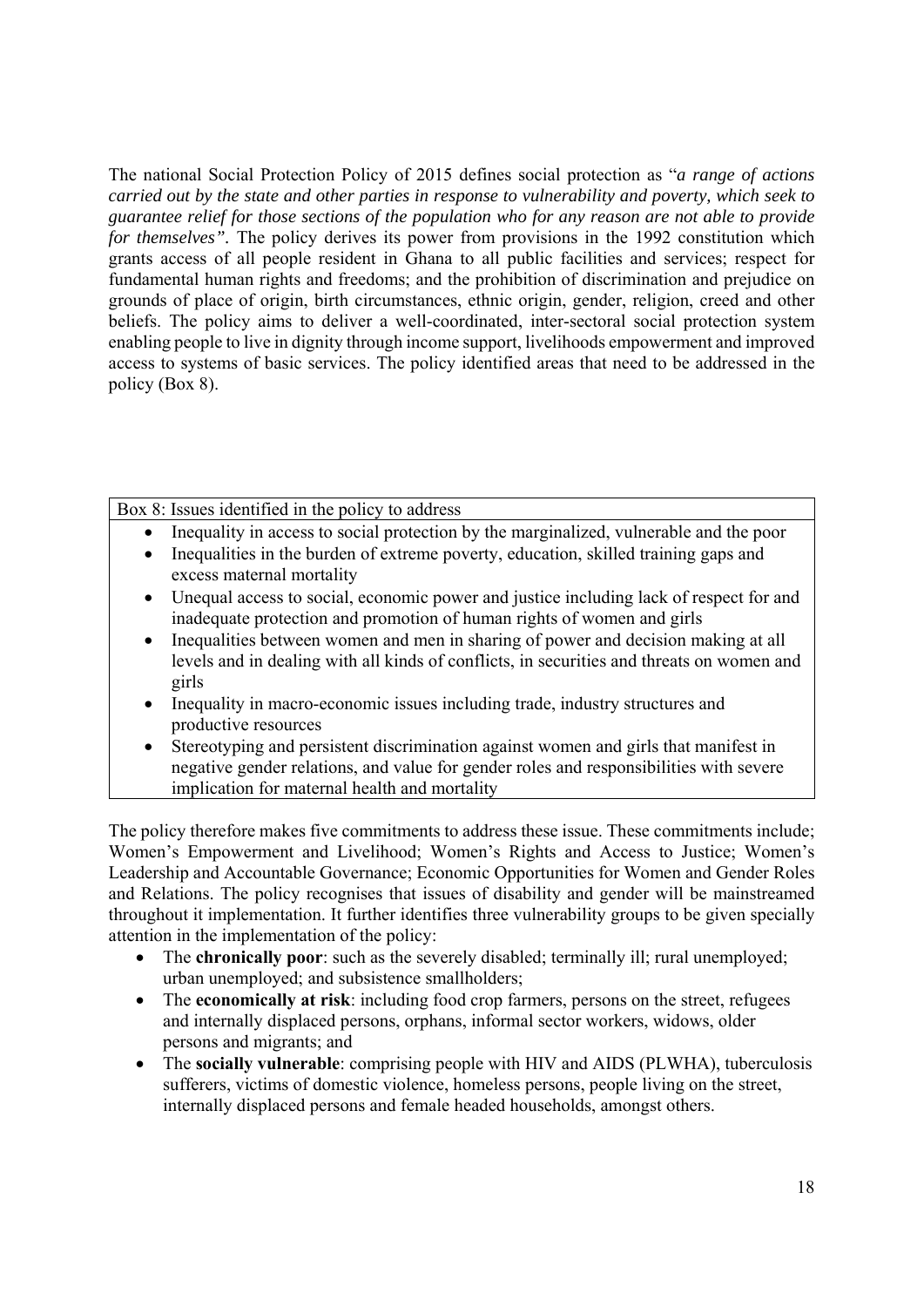The policy recognise the need for social protection issues for marginalized and vulnerable groups such as the homeless and the displaced and other sub groups such as Kayayei, and persons with disability. The inclusion of these people constitutes social inclusion aspect of GESI.

Generally, the policy has identified the need for gender equality and social inclusion, however opportunities still exist for advocacy. Box 10 provides a summary of the strengths of the policy, challenges and opportunity for advocacy

| Box 10: Strengths/Opportunities, Challenges and Proposed Direction for Advocacy on                                                                                                                    |                                                                                                                                                                                                                                                                                                                                                                                                                                                  |                                                                                                                    |  |
|-------------------------------------------------------------------------------------------------------------------------------------------------------------------------------------------------------|--------------------------------------------------------------------------------------------------------------------------------------------------------------------------------------------------------------------------------------------------------------------------------------------------------------------------------------------------------------------------------------------------------------------------------------------------|--------------------------------------------------------------------------------------------------------------------|--|
| <b>Social Protection Policy</b>                                                                                                                                                                       |                                                                                                                                                                                                                                                                                                                                                                                                                                                  |                                                                                                                    |  |
| <b>Strengths/Opportunities of</b>                                                                                                                                                                     | <b>Challenges</b>                                                                                                                                                                                                                                                                                                                                                                                                                                | <b>Proposed Direction for</b>                                                                                      |  |
| the Social Protection Policy                                                                                                                                                                          |                                                                                                                                                                                                                                                                                                                                                                                                                                                  | <b>Advocacy by Civil Society</b>                                                                                   |  |
| <b>Gender disparity in</b><br>vulnerability: The policy<br>recognised vulnerability<br>especially during older age<br>vary across gender and<br>existence of rural-urban<br>gradient                  | The policy identified various<br>vulnerable groups for special<br>attention. The main<br>challenges is the lack of<br>regulatory frameworks to<br>regulate the social protection<br>for people who work in                                                                                                                                                                                                                                       | Gap exist for policy<br>$\bullet$<br>advocacy for social<br>protection schemes for<br>informal sector<br>employees |  |
|                                                                                                                                                                                                       | informal section, majority of<br>whom are females.                                                                                                                                                                                                                                                                                                                                                                                               |                                                                                                                    |  |
| Job opportunities: The<br>policy advocate for equal job<br>opportunities for both males<br>and females.                                                                                               | Some of the challenges in<br>area is lack of job<br>opportunities in rural areas<br>which has led to increase<br>migration of the youth to<br>urban areas. This migration<br>has increased inequality and<br>led to an ageing and generally<br>less dynamic population in<br>rural areas. The migration has<br>also increased unemployment<br>in urban areas and<br>exploitation of the youth who<br>are engaged in menial jobs<br>for survival. | Opportunities exist for<br>$\bullet$<br>education about non-<br>existent jobs in urban<br>area                     |  |
| <b>Mainstreaming disability</b>                                                                                                                                                                       | Opportunities for                                                                                                                                                                                                                                                                                                                                                                                                                                | Major advocacy campaign to                                                                                         |  |
| and gender: Disability<br>considerations shall be<br>mainstreamed in all social<br>protection efforts. Attention<br>is paid to the extent of<br>provision for disabled<br>children, adults of working | participation of the disabled<br>in productive inclusion<br>interventions exists and<br>provision are made in the<br>Persons with Disability Act<br>(Act 715). However,<br>implementation of the                                                                                                                                                                                                                                                 | ensure compliance with the<br>provisions of the Persons<br>with Disability Act.                                    |  |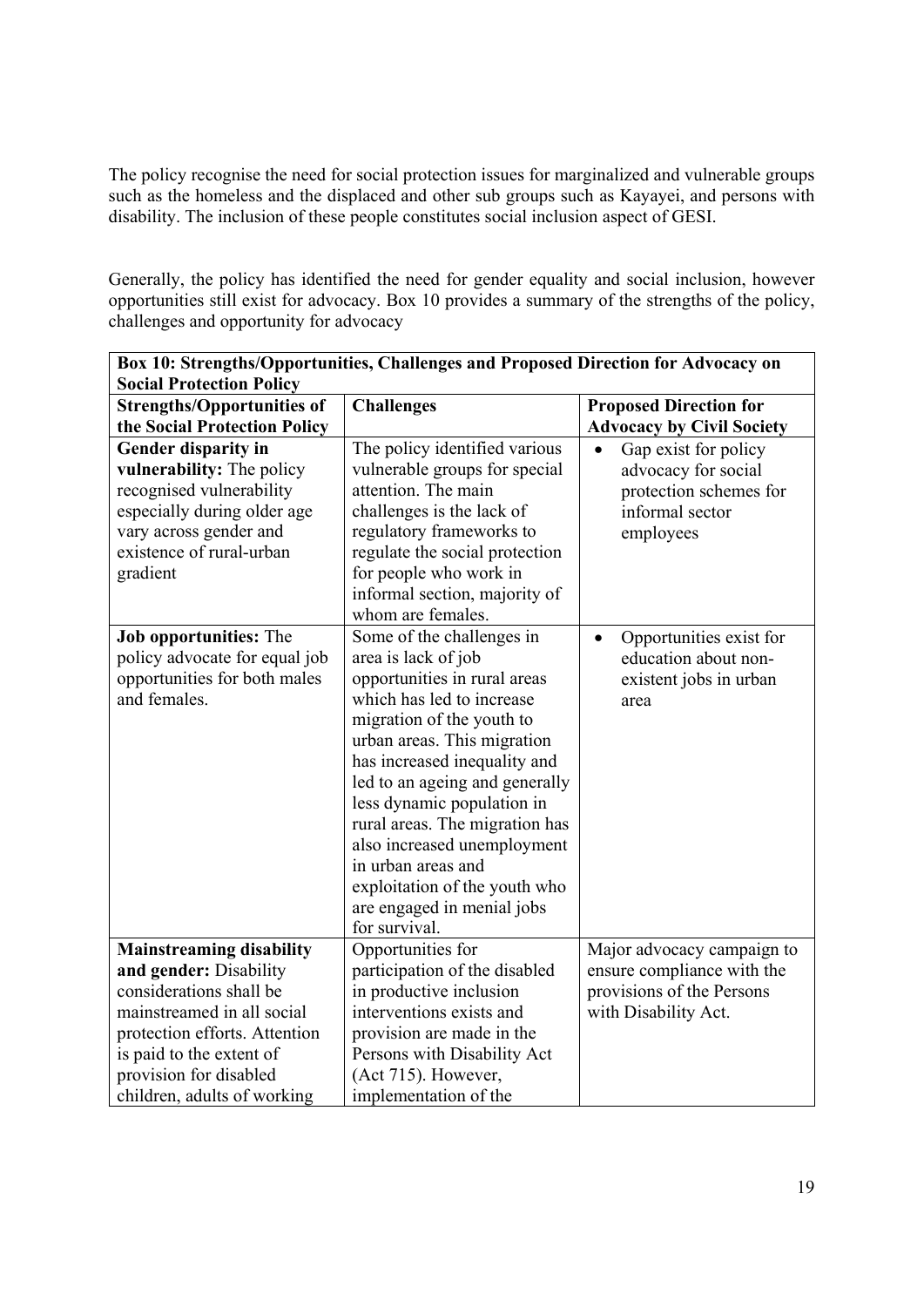| age and older persons in                  | provisions of this Act is a |  |
|-------------------------------------------|-----------------------------|--|
| social assistance interventions challenge |                             |  |

# **3.1.6 The Health Sector Gender Policy**

This health sector gender policy was developed in 2009. The policy recognises that gender equality is important for the achievement of sustainable management and development of the health sector because it ensures that both men and women are in a position to contribute effectively to health delivery and to demand for equitable health services, by recognizing gender as one of the factors influencing roles, responsibilities, status and influence in society.

The policy was developed to support MoH and its partners and agencies to adopt requisite strategies to analyze and prioritize gender issues in planning, implementation, monitoring and evaluation of policies, programmes, projects and research. The policy objectives include:

- To reduce gender barriers in access to health care namely financial, geographical and socio-cultural by ensuring that both women, men and children live long healthy and productive lives with reduced risk of injury and death.
- To promote professional ethics and human rights among health workers in the delivery of health care.
- To improve quality of care by fully integrating gender dimensions of health into service delivery at all levels.
- To address gender inequalities in health service delivery, outcomes and management including narrowing the gender gap in the management structure.
- To ensure that Gender HIV/ AIDS and sexual/ gender based violence issues are equitably addressed in the Health Sector.
- To promote gender equality in health financing and governance by increasing coverage, effectiveness and efficiency of programmes and intervention.
- To address gender gaps in health care delivery at the household level.

The guiding principles of the policy recognises the need for gender equality and social inclusion (Box 11)

# **Box 11: Guiding Principles of Health Sector Gender Policy**

- The health sector provides services for people with different gender needs and socio-economic status
- Access to healthcare is an equal right and inherent human dignity for men and women
- Gender equality promotion in health will support elimination of all discrimination based on gender and sex and the infringement of one's human right
- Gender equality is vital to the achievement of the Millennium Development Goals (MDGs)
- Lifelong accessibility to healthcare is crucial to poverty reduction for men and women
- Women and men have different biological and social differences which affect health needs and roles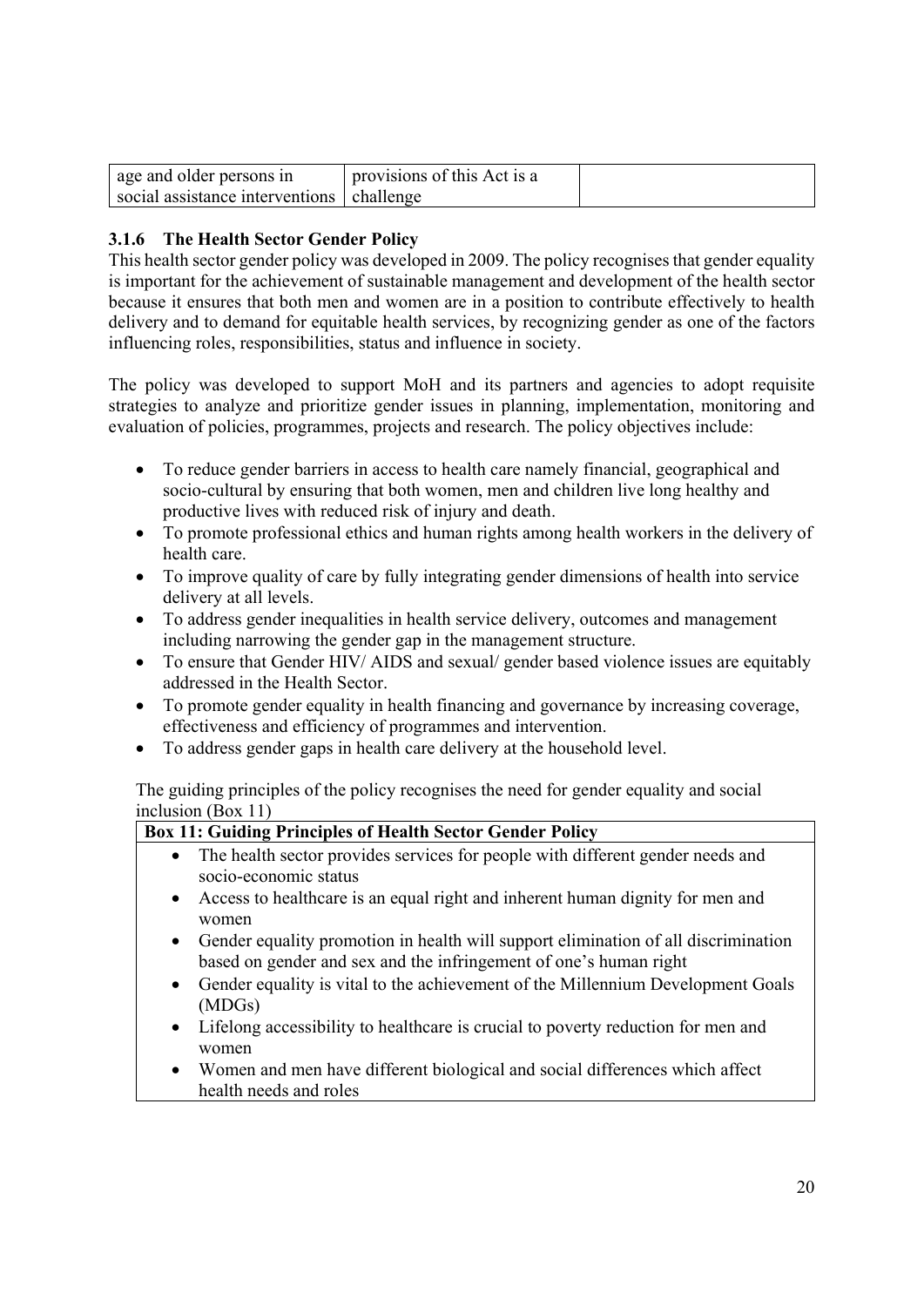- Gender mainstreaming and sensitivity in health service delivery will support effective and efficient programming
- Partnership with stakeholders in health

These objectives have elements of GESI and are therefore relevant in achieving the objectives of GESI as envisioned in local and international treaties and conventions. Box 12 provide a summary of the strengths, challenges and opportunities for advocacy.

| Box 12: Strengths, Challenges and Opportunity for Advocacy                                                                                                                                                                  |                                                                                                                                                                                                                                                                                                                                                                                                                                                                                                                                                                                                                                                                                                                                                                                                                                                                                                                                   |                                                                                                                                                                                                                                                                                                                                                                                                                                                                                                                                                                                                           |  |
|-----------------------------------------------------------------------------------------------------------------------------------------------------------------------------------------------------------------------------|-----------------------------------------------------------------------------------------------------------------------------------------------------------------------------------------------------------------------------------------------------------------------------------------------------------------------------------------------------------------------------------------------------------------------------------------------------------------------------------------------------------------------------------------------------------------------------------------------------------------------------------------------------------------------------------------------------------------------------------------------------------------------------------------------------------------------------------------------------------------------------------------------------------------------------------|-----------------------------------------------------------------------------------------------------------------------------------------------------------------------------------------------------------------------------------------------------------------------------------------------------------------------------------------------------------------------------------------------------------------------------------------------------------------------------------------------------------------------------------------------------------------------------------------------------------|--|
| <b>Strengths</b>                                                                                                                                                                                                            | <b>Challenges</b>                                                                                                                                                                                                                                                                                                                                                                                                                                                                                                                                                                                                                                                                                                                                                                                                                                                                                                                 | <b>Opportunities for</b>                                                                                                                                                                                                                                                                                                                                                                                                                                                                                                                                                                                  |  |
|                                                                                                                                                                                                                             |                                                                                                                                                                                                                                                                                                                                                                                                                                                                                                                                                                                                                                                                                                                                                                                                                                                                                                                                   | <b>Advocacy</b>                                                                                                                                                                                                                                                                                                                                                                                                                                                                                                                                                                                           |  |
| The policy<br>$\bullet$<br>acknowledge<br>disparities in<br>vulnerability<br>between males and<br>females<br>All the objectives of<br>$\bullet$<br>the policy address<br>one form of GESI<br>and therefore very<br>relevant | The Policy was<br>$\bullet$<br>formulated within the<br>context of a previous<br>national gender policy<br>which has been succeed<br>by a 2016 National<br>Policy<br>Tools and instruments<br>$\bullet$<br>for gender analysis and<br>planning must be<br>updated to reflect the<br>changing demographics<br>and institutional<br>structures/responsibilities<br>in health care delivery<br>Healthcare providers do<br>$\bullet$<br>not pay attention to the<br>fact that adolescent boys<br>and girls are vulnerable,<br>have special needs that<br>must be addressed and<br>rights that must be<br>respected<br>Inadequate gender<br>sensitive training,<br>coupled with poor<br>conditions of service has<br>resulted in the<br>discourteous attitudes of<br>some service providers<br>Infertility is a growing<br>$\bullet$<br>problem in the country<br>for men and women and<br>its sociocultural<br>implications for women | Advocacy on the<br>requirements of the<br>policy<br>Advocate a review<br>of the policy in line<br>with national policy<br>and SDGs<br>Advocate for the<br>inclusion of<br>adolescent friendly<br>health care in<br>training of health<br>workers<br>Advocate for gender<br>$\bullet$<br>sensitive training<br>for health workers<br>and trainees<br><b>Education</b> and<br>$\bullet$<br>awareness about<br>causes of infertility.<br>Advocate for<br>inclusion of fertility<br>services in NHIS<br>benefits<br>Promote BCC for<br>the general public<br>on the<br>stigmatization of<br>infertile couples |  |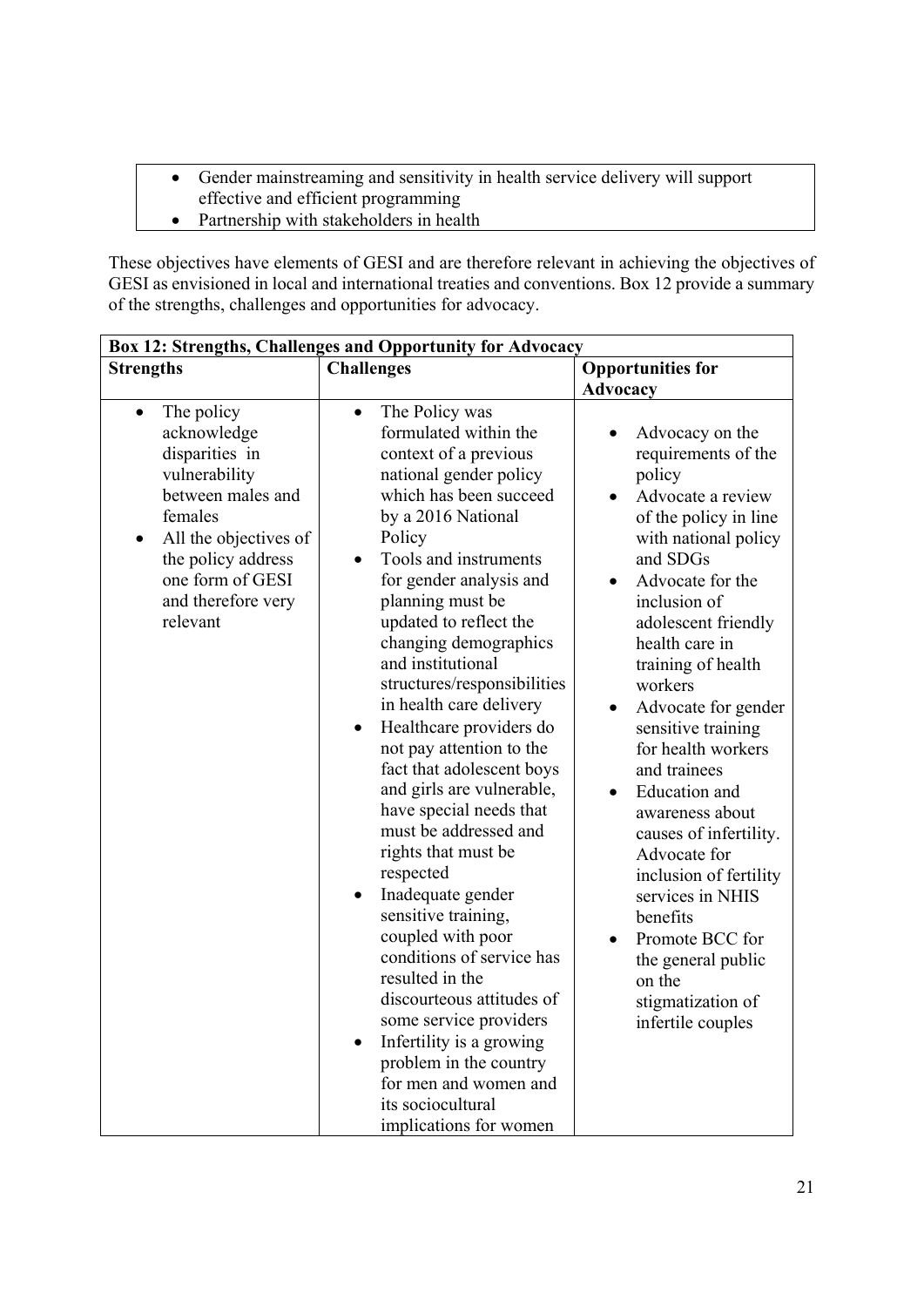| are more pronounced yet<br>receives less attention in |  |
|-------------------------------------------------------|--|
| health advocacy                                       |  |

# **3.1.7 Private Health Sector Development Policy (2013)**

This policy draws on and applies the principles of the National Public-Private-Partnerships Policy to the health sector. It acknowledges that the private sector owns about 55% of health facilities and services in Ghana. The policy recognizes the importance pluralistic health sector to improve access and quality of care for all people and prioritizes the collaboration of non-state actors in sustainable health delivery.

The policy recognizes the private sector as including a range of non-governmental actors –selffinancing, for profit, not-for-profit, formal and informal, mission and faith actors in the entire health care delivery system; hospitals, clinics, pharmaceuticals, training, research and health financing.

The aims of the policy are:

- improving the investment climate for private health sector growth
- supporting the transformation of the private health businesses to meet industry expectation
- building capacities of private healthcare providers; and
- increasing opportunities for the poor to access private healthcare services.

The policy reviews relevant legislation including the 2011 Health Institutions and Facilities Act, which provides for licensing and regulation through the Health Facilities Regulatory Agency. The policy also refers to the Mental Health Act 830 of 2011 which establishes the Mental Health Authority to champion the provisions of the Act. The Act is supposed to rally the inclusion of people with mental disorders.

The policy acknowledged that about 15-20% of population live in remote, hard to reach and marginalized communities who are often eluded in immunization and other preventive health care. Civil Society Organisation (CSO) are often better placed to reach such marginalized groups. Therefore there is the need for the Ministry of Health to engage CSO to deliver such services. The policy also provide opportunities for advocacy (Box 12).

| Box 12: Strengths, Challenges and Direction for Advocacy for Private Health Sector                                                                                                                                                                 |                                                                                                                                                 |                                                                                                                                                                                    |  |
|----------------------------------------------------------------------------------------------------------------------------------------------------------------------------------------------------------------------------------------------------|-------------------------------------------------------------------------------------------------------------------------------------------------|------------------------------------------------------------------------------------------------------------------------------------------------------------------------------------|--|
| <b>Development Policy</b>                                                                                                                                                                                                                          |                                                                                                                                                 |                                                                                                                                                                                    |  |
| <b>Strengths/Opportunities</b>                                                                                                                                                                                                                     | <b>Challenges</b>                                                                                                                               | <b>Directions for Advocacy</b>                                                                                                                                                     |  |
| This policy provides the<br>$\bullet$<br>framework to guide private<br>sector participation in health<br>care especially to deprived<br>and hard to reach areas<br>(Health services provided by<br>Christian Health Association<br>of Ghana, CHAG) | Challenges in<br>paying public<br>service wages<br>No structured<br>$\bullet$<br>partnership and<br>support system<br>between<br>government and | • Advocate for gender<br>considerations in<br>employing staff<br>Advocate for private<br>health sector<br>employment policy<br>Advocate for formal<br>$\bullet$<br>partnership and |  |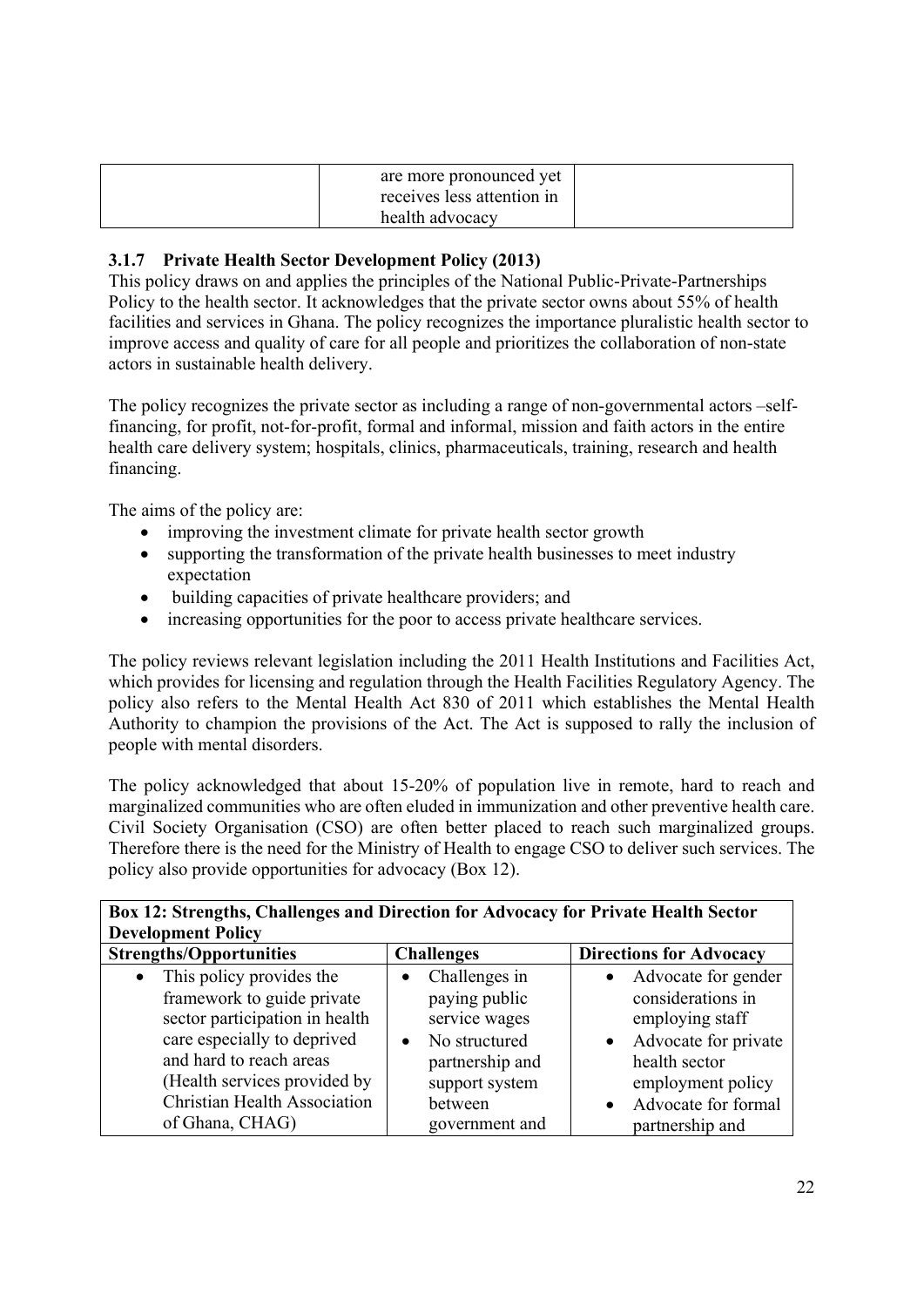| Provides job opportunity for<br>both medical ad paramedical<br>staff                                               | self-financing<br>private sector | agreement between<br>government and<br>self-financing<br>private sector to |
|--------------------------------------------------------------------------------------------------------------------|----------------------------------|----------------------------------------------------------------------------|
| Support of health research<br>identified for needs<br>assessment, monitoring and<br>evaluation                     |                                  | make them more<br>accessible to<br>everybody                               |
| The policy is also relevant in<br>detailing how the links<br>between key policies and<br>legislation work together |                                  |                                                                            |

# **3.1.8 The National Nutrition Policy 2013-2017**

The National Nutrition Policy (NNP) provides an overarching policy framework covering all key dimensions of adequate nutrition, and addresses the synergy that links nutrition outcomes with determinants such as food insecurity, food safety, health services and caring practices as well as cross-cutting issues like capacity development. The long-term goal of the policy is to ensure optimal nutrition and health of all persons living in Ghana in order to enhance capacity for sustainable economic growth and development. The policy supports four strategic objectives, namely:

- 1. To promote optimal nutrition as an essential component of health and development among all people living in Ghana
- 2. To increase access to and create demand for quality and timely interventions, for effective control of priority nutrition problems in Ghana
- 3. To promote food security, food quality, and food safety at the individual, household, community, and national levels
- 4. To create an enabling environment for the effective co-ordination, integration, and implementation of nutrition programmes in Ghana

The policy acknowledges increase vulnerability to malnutrition among children resident in some regions in Ghana. The three northern regions (Upper East, Upper West, and Northern) as well as the Central Region have the highest rates of stunting and wasting; these rates are linked closely to food insecurity situation in these areas.

Micronutrient deficiencies, particularly of vitamin A, iodine, and iron, are also major a concern and continue to undermine the health of women and children. It further acknowledges that social norms prevent women and children from eating certain food which may lead to anaemia. The policy sees the need to collaborate and partner with agencies that have mandates to implement programmes that seek to establish social safety nets, empower vulnerable groups, and implement economic and livelihood programmes to increase women's economic autonomy. Provisions are therefore made for GESI.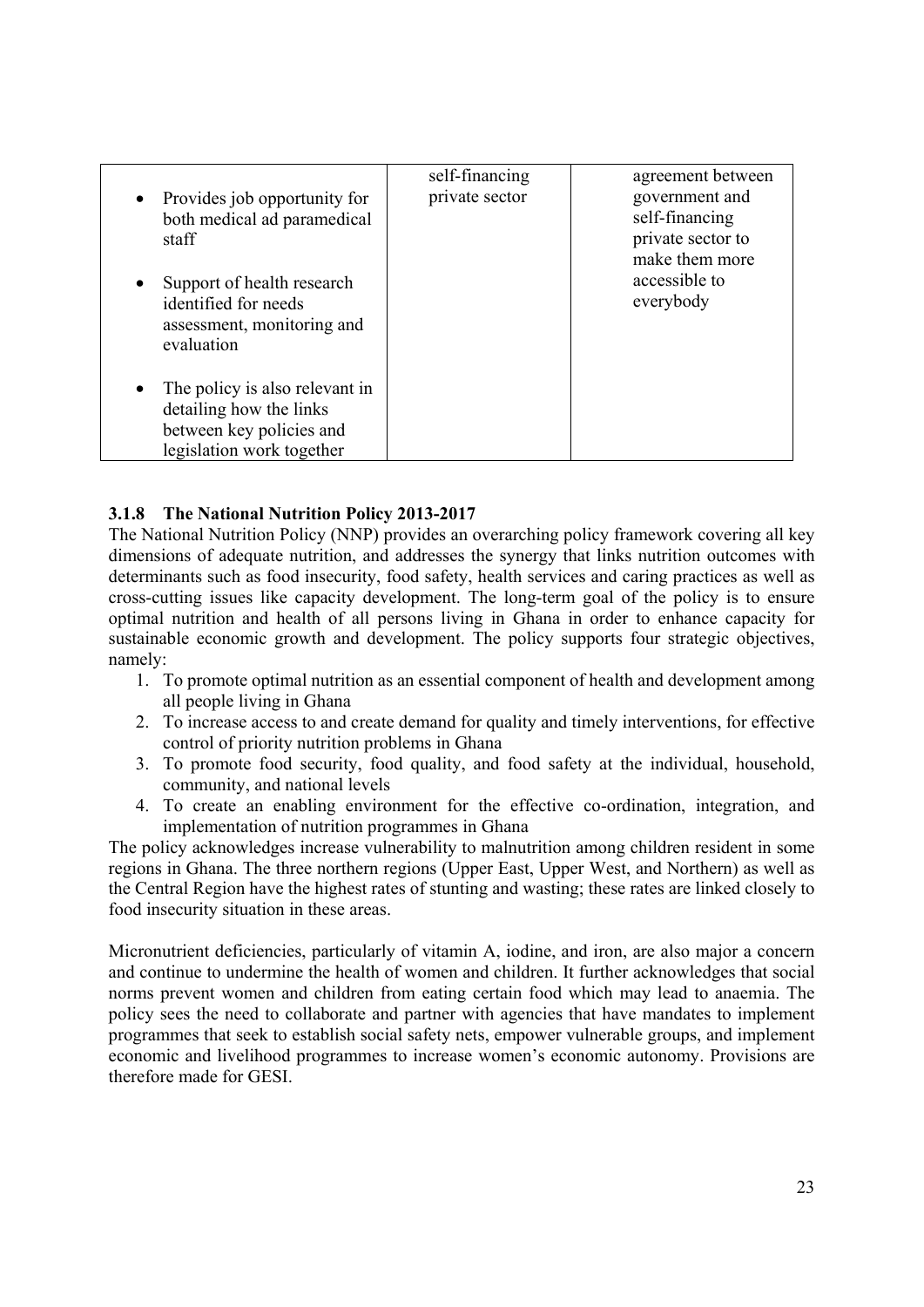This policy adopts a framework viewing nutritional issues across full lifestyles and generations, taking cognizance of the physiological needs in terms of different population groups at specific stages of life. The nutrition and health needs of individuals through these six stages of the human life cycle are recognised as: (i) pregnancy, (ii) delivery and new-born child, (iii) early and late childhood, (iv) adolescence, (v) adulthood, and (vi) the elderly.

Guiding principle 4 of this policy specifically recognises the need for gender equality. The policy states that gender equality and equity will be enhanced in all nutrition initiatives to ensure improved nutritional status of women, men, girls, and boys. Efforts shall be devoted to improving women's social status relative to that of men in all aspects of nutrition. Box 13 provides a summary of strengths, challenges and direction for advocacy for the nutrition policy.

| Box 13: Strengths, Challenges and Direction for Advocacy for the Nutrition Policy                                                                                                                                                                                                                                                                                                                                 |                                                                                                                                                                                                                                                                           |                                                                                                                                                                                                                                                                                                                                                                                                                                                                              |  |
|-------------------------------------------------------------------------------------------------------------------------------------------------------------------------------------------------------------------------------------------------------------------------------------------------------------------------------------------------------------------------------------------------------------------|---------------------------------------------------------------------------------------------------------------------------------------------------------------------------------------------------------------------------------------------------------------------------|------------------------------------------------------------------------------------------------------------------------------------------------------------------------------------------------------------------------------------------------------------------------------------------------------------------------------------------------------------------------------------------------------------------------------------------------------------------------------|--|
| <b>Strengths/Opportunities</b>                                                                                                                                                                                                                                                                                                                                                                                    | <b>Challenges</b>                                                                                                                                                                                                                                                         | <b>Directions for Advocacy</b>                                                                                                                                                                                                                                                                                                                                                                                                                                               |  |
| It makes a strong<br>argument for a<br>synergistic<br>relationship between<br>nutrition and<br>susceptibility to<br>infectious diseases<br>across various<br>groups and gender<br>Promotes high<br>٠<br>coverage of<br>nutrition-sensitive<br>interventions and<br>positioning of<br>nutrition as a high-<br>priority multi-<br>sectoral<br>developmental issue<br>with attention to<br>gender-related<br>factors | Poor yield as a result of<br>reliance of rainfall which<br>has become erratic<br>Children and women s<br>$\bullet$<br>Ghana does not have a<br>$\bullet$<br>robust and responsive<br>surveillance system that<br>can effectively inform<br>the managers of food<br>safety | Advocate for the<br>$\bullet$<br>enforcement of<br>regulations and laws that<br>protect local food<br>industry<br>Advocate for activities<br>$\bullet$<br>that involve men in child<br>care and nutritional<br>interventions<br>Advocate for creating<br>$\bullet$<br>enabling environment in<br>schools and workplaces<br>that will promote healthy<br>eating<br>Educate stakeholders<br>about the importance of<br>investing in nutrition and<br>the investment priorities |  |

# **3.1.9 The National Health Promotion Policy**

Health promotion is a core and one of the most cost-effective strategies to improving health and quality of life, reducing health inequities and poverty and ensuring the achievement of national and international health goals. The National Health Promotion Policy was developed to provide a sustained health promotion service that will improve the health and wellbeing in line with the health sector goal of ensuring a healthy and productive population capable of reproducing itself safely.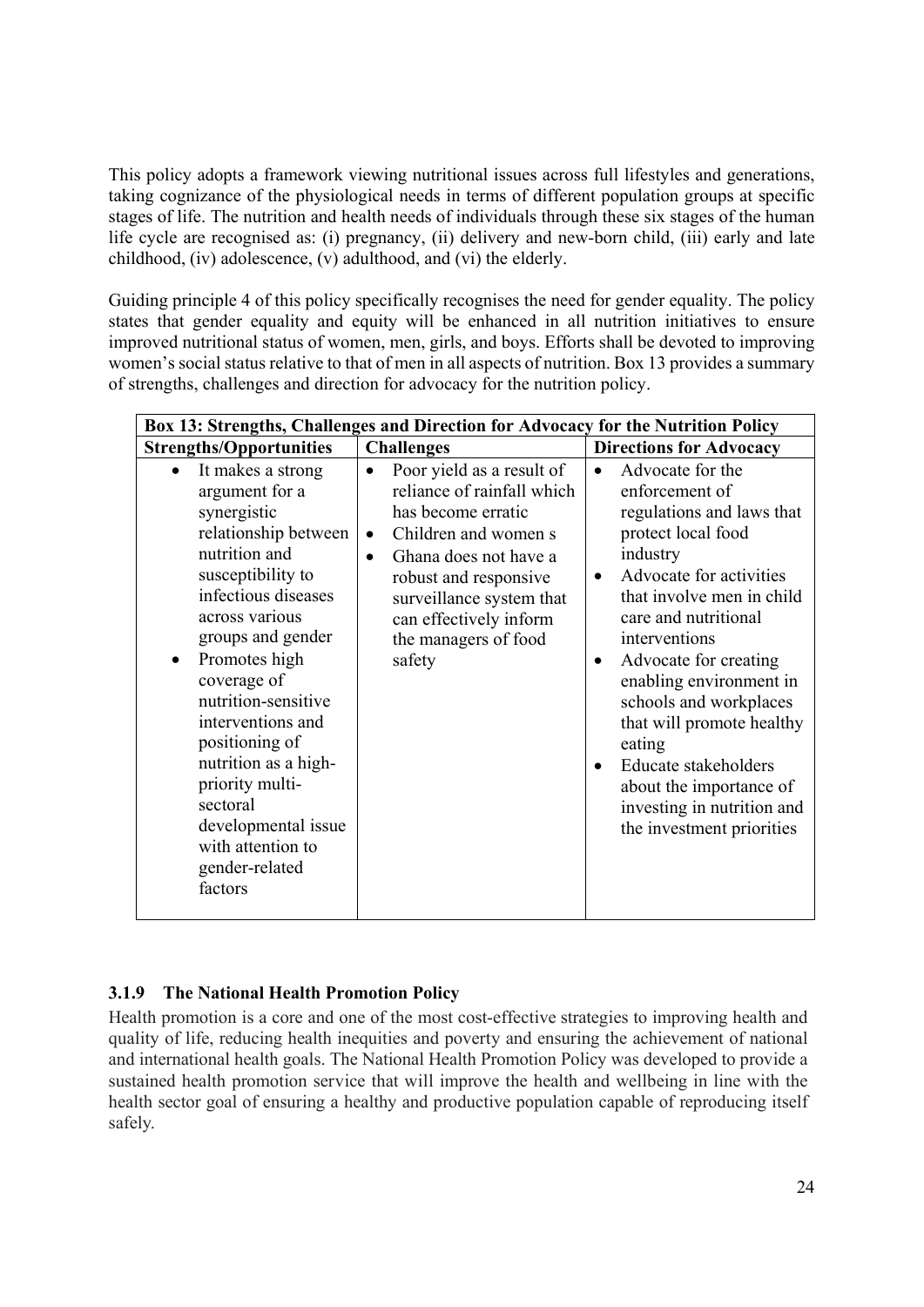The guiding principles of the policy are:

- Emphasis on Community participation
- Access using the settings approach
- Inter-sectoral Collaboration
- Resource mobilization and Efficient Use
- Evidence-based planning and interventions
- Social Justice and Equity

The policy states that health promotion interventions shall target all groups regardless of gender, ethnicity, literacy, race, or residence. This is essential for effective health promotion outcomes. Emphasis will be placed on advocating for public policies and interventions that promote social justice and address social. Hence, gender and social inclusion have been considered in this policy.

| <b>Strengths/Opportunities of</b><br>the HP Policy                                                                                                                      | <b>Challenges</b>                                                                                                                                                                                                                                                                                                                                                                                                                              | <b>Proposed Direction for</b><br><b>Advocacy by Civil Society</b>                                                                                                                                                                                                                                                                   |
|-------------------------------------------------------------------------------------------------------------------------------------------------------------------------|------------------------------------------------------------------------------------------------------------------------------------------------------------------------------------------------------------------------------------------------------------------------------------------------------------------------------------------------------------------------------------------------------------------------------------------------|-------------------------------------------------------------------------------------------------------------------------------------------------------------------------------------------------------------------------------------------------------------------------------------------------------------------------------------|
| Vulnerable groups: The<br>policy acknowledges<br>vulnerability of males and to<br>specific condition and makes<br>provision for targeted health<br>promotion activities | Although policy<br>$\bullet$<br>recognises males and<br>females as vulnerable to<br>some health conditions,<br>it fails to recognised how<br>to reach out to people<br>with disability, nomadic,<br>people living in hard to<br>reach areas<br>Low awareness levels,<br>lack of access to care,<br>support and treatment<br>services are some of the<br>key challenges<br>confronting diagnosis<br>and treatment of the 4Ds<br>among children. | Advocacy for inclusion<br>of strategies to reach<br>people with disability<br>(4D: Birth defects,<br>disability, deficiency,<br>diseases). Using the<br>Early Childhood<br>Development (ECD)<br>approach; Nomadic;<br>people living in hard to<br>reach<br><b>Education</b> and<br>community sensitization<br>on disabilities (4Ds) |
| Early identification of<br>Disabilities:                                                                                                                                | No systems in place to<br>$\bullet$<br>detect birth defects and<br>some disability                                                                                                                                                                                                                                                                                                                                                             | Advocate for the early<br>$\bullet$<br>identification and<br>management of health<br>conditions for early<br>detection, free treatment,<br>and management through<br>mobile health teams<br>should be a priority<br>given the challenges in<br>this area in Ghana                                                                   |

# **3.2 Associated Legislature on Gender and Social Inclusion (GESI) in the Health Sector**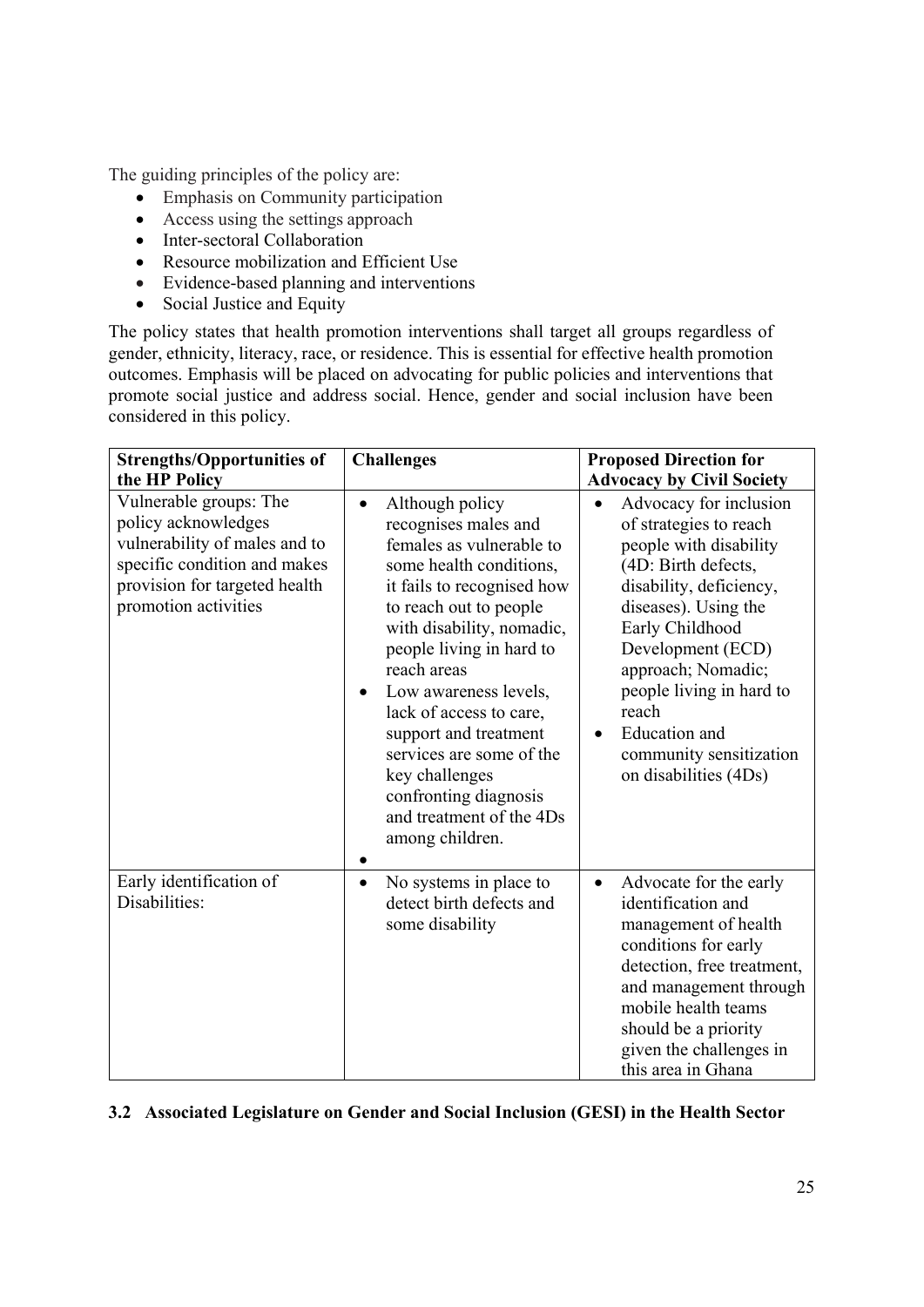The organization, management and operations of the health sector in Ghana are governed by parliamentary legislations. These laws govern the operations of certain aspects of health delivery. Some of the laws that currently govern the operations of the health sector which can foster GESI include:

- 1. The Ghana Health Services and Teaching Hospitals Act 525, 1996 revised into the new General Health Service Bill covering the General Health Service, the Teaching Hospital Authority, the National Ambulance Service and the National Blood Service. This Act set to clarify the roles of the institutions and to help increase their efficiency. Provides opportunity for advocacy for social inclusion in situating in the siting of health care facilities especially in deprived and hard to reach communities.
- 2. The National Health Insurance Scheme under the National Health Insurance Act (2003, Act 650) revised as Act 852 in 2012, was also enacted to bridge the equity gap in access to healthcare; decrease financial barriers to healthcare. Renewal rates is low among poor<sup>1</sup>. Advocate for exemption for the poor and people living in deprived areas
- 3. The Local Government Service Act 656 and the National Decentralization Policy and Action Plan which will see a gradual and systematic transfer of responsibility from centralised to decentralized administrations. Advocate for gender consideration in appointment at Metropolitan, Municipal and District.
- 4. The National Environmental Sanitation Policy (2010) was adopted with priorities to increase access to adequate sanitation facilities; adapt to and mitigate the impact of climate change and promote sustainable environmental practices. Climatic changes increases poverty among rural areas who rely on rain fed agriculture.
- 5. The Health Coordinating Council Act, 2010 was promulgated to ensure effective integration of health sector agencies. The Act provides council for all health delivery agencies, regulatory bodies, and research and training institutions. The governance structure of Health Professions Regulatory Bodies Bill was based on this Act. This Act provides an opportunity for gender equality in appointment of boards and governing body. Advocate for the inclusion of people with disability during appointments.
- 6. The Health Professions Regulatory Bodies Act (2010) provide for governance structures that regulate health professional bodies - Medical and Dental Council; Nursing and Midwifery Council; the Pharmacy Council and the Allied Health Professionals Council. Provision of adequate mix of health professional is important for the delivery of preventive and curative health care. The Act was therefore promulgated to regulate the training of health professionals in the performance of their duties, and also to ensure adequate health professional are produced to cater for the health needs of the population. Advocate for policy to ensure fair distribution of trained health workers. Rural-urban disparities exist making some rural areas without appropriate health cadres. Hence they are socially excluded.
- 7. The Medical Training and Research Act (2010) was established as the Centre for Plant Medicine Research for the promotion of scientific research, knowledge and development in the field of plant medicine. The Act led to the establishment of the Ghana College of Physicians and Surgeons as a national postgraduate medical college for training specialists

-

 $<sup>1</sup>$  Akazili J, Welaga P, Bawah A, et al. Is Ghana 's pro-poor health insurance scheme really for the poor?</sup> Evidence from Northern Ghana. *BMC Health Serv Res*. 2014;14(637).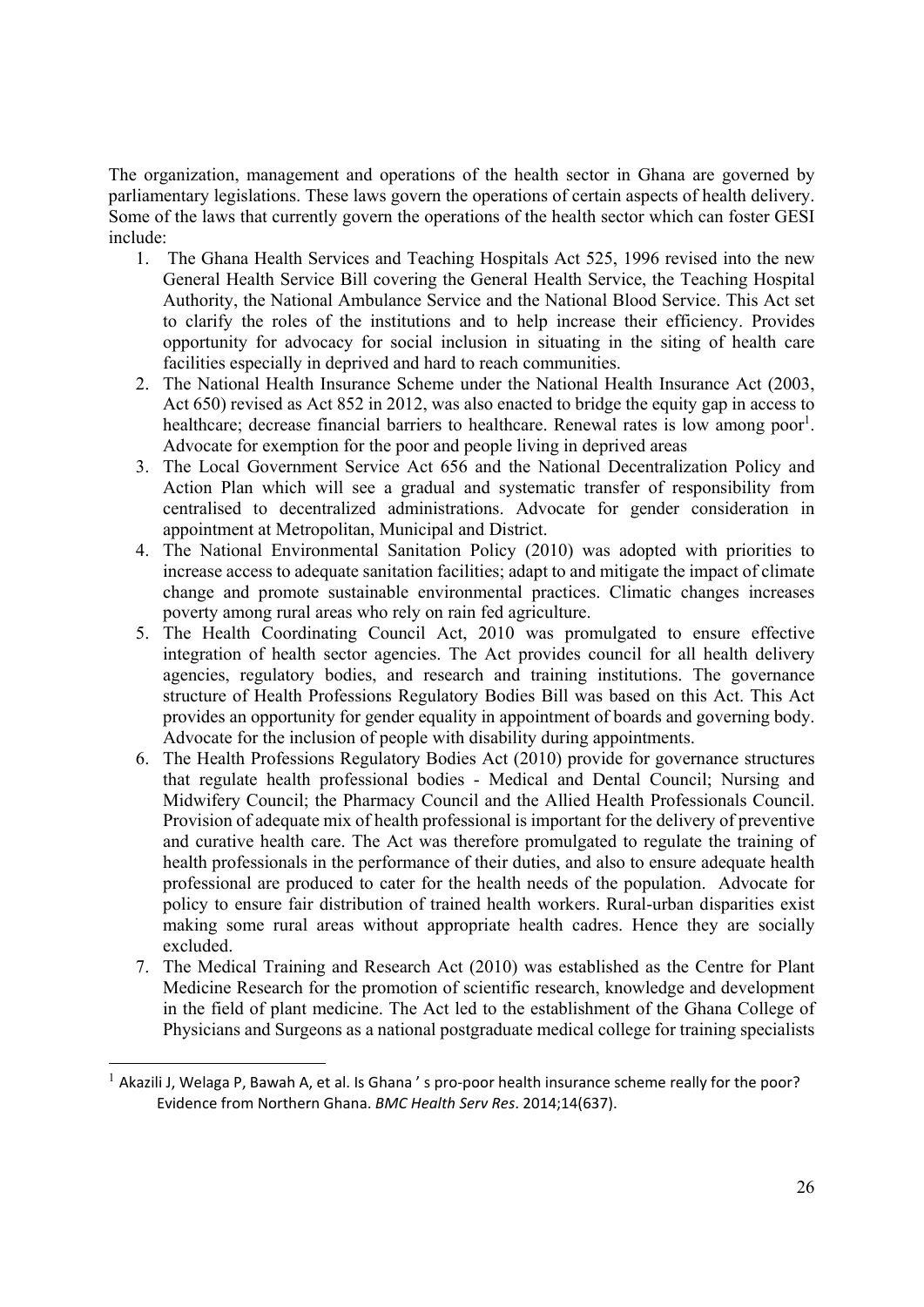in medicine, surgery and other disciplines, and the Ghana College of Nurses and Midwives to promote specialist education in nursing and midwifery. Advocate for gender consideration in admission to health care training consideration. Affirmative action required for some programme to bridge gender inequality.

- 8. The Traditional and Alternative Medicine Act (2010) provides for the promotion and regulation of the practice of traditional medicine and alternative medicine. It established a council that regulates traditional and alternative medicine practice and practitioners. To provide direction in the implementation of traditional medical practitioners in Ghana, a traditional health directorate has been established to provide leadership in the incorporation of traditional medicine into the health care delivery in Ghana. The council therefore regulates the traditional medical practitioners in Ghana. Advocacy for operationalization of this law. Health facilities currently do have place in the hospital for their practice.
- 9. The Health Institutions and Facilities Act 829 (2010) provides for licensing and regulation of facilities. It sets up the Health Facilities Regulatory Agency to oversee the operations of public and private health institutions and monitor the quality of service rendered by them. The Health Institutions and Facilities Act 829, 2010 covers the Centre for Scientific Research into Plant Medicine; Ghana College of Physicians and Surgeons; the Pharmacy College and the Ghana College of Nurses and Midwives. Using this law, an advocacy for promoting inclusion of gender-based topic geriatric care will be relevant.
- 10. The Mental Health Act 830, 2011 sets up a separate Mental Health Service leadership and governance structures to improve upon mental health service delivery. The provisions of this Act are yet to be implemented and this provides an opportunity for advocacy for social inclusion and gender-related factors in vulnerability. Women are generally more vulnerable to depression which has poverty, domestic violence and abuse as precipitating factors
- 11. The Public Health Act of 2012 (Act 851) was enacted to consolidate laws relating to prevention of disease, health promotion and to safeguard, maintain and protect the health of humans and other related matters. Key areas in this Act include certification of vaccines, standards for drugs, prohibition of diseases advertisement, WHO regulations and the regulation of tobacco use as catalogued in the World Health Organization WHO Framework Convention on Tobacco Control. The provision of this Act provides an opportunity to advocacy on women being used on adverts as sexual objectives. It also provides an opportunity for advocacy reaching hard to each population for immunization**.**
- 12. Persons with Disability Act, 2006 (Act 715) provides the requirement of the rights of persons with disability for rehabilitation and access to job opportunities. Advocacy for the implementation of the provisions of this Act would be necessary.

#### **3.3 Conclusion to Review of Policies and Legislation**

The review of national policies and legislations suggests that there are considerable provisions on gender equality and social inclusion. However, implementation of the provisions have been a challenge that provides opportunity for advocacy by civil society organisation. There are sufficient legislation for the enforcement of the provision. Hence, aligning these laws with requirements of the policy can form a firm ground for advocacy.

#### **3.4 Prospects and Way Forward for Gender Equality and Social Inclusion in Policies on Universal Health Coverage**

#### **3.4.1 Prospects**